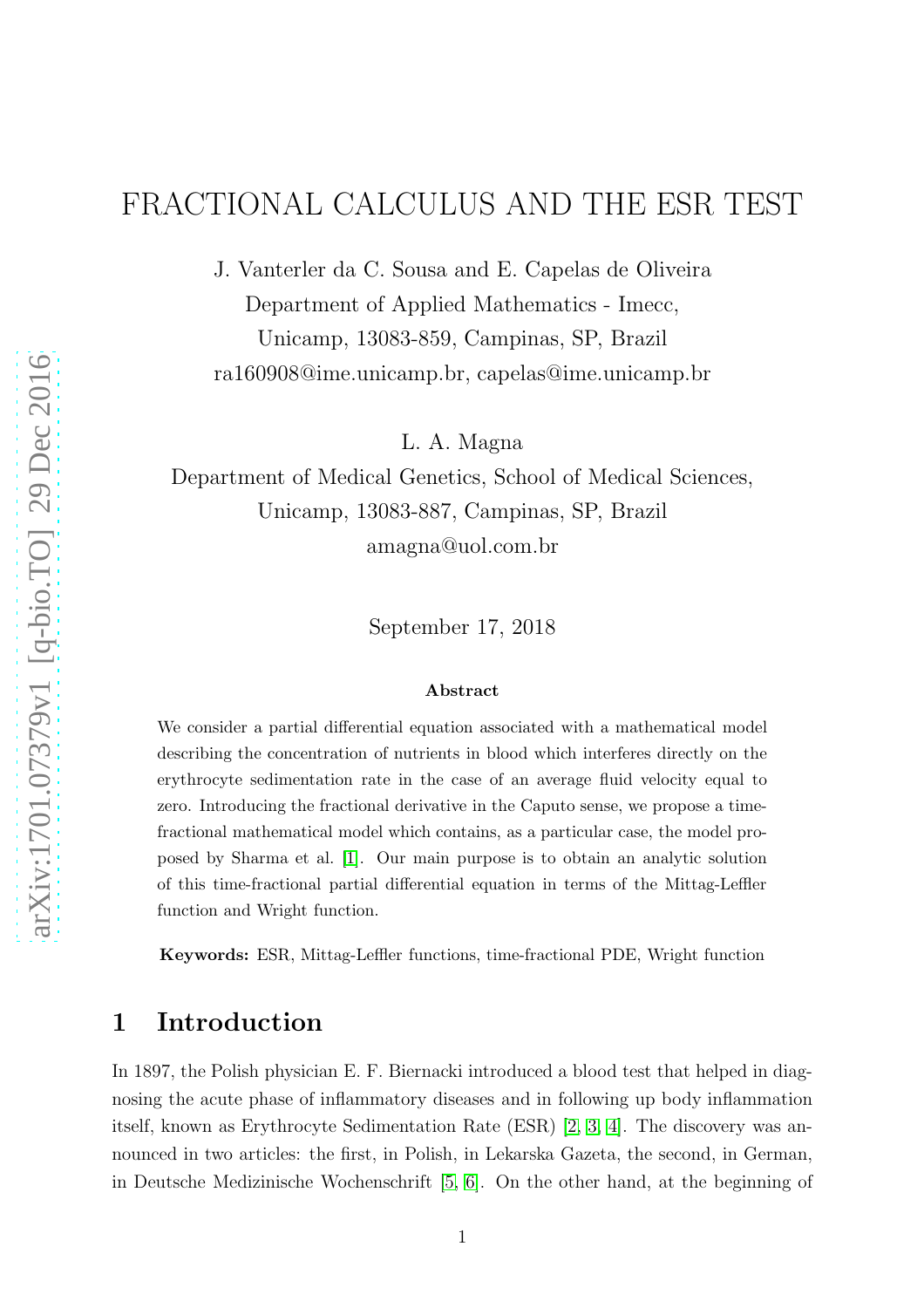nineteenth century, Robin Fahraeus and A. Westergren, when performing pregnancy and tuberculosis tests, developed a test similar to ESR known as the Fahraeus-Westergren test [\[7,](#page-15-6) [8,](#page-15-7) [9,](#page-16-0) [10\]](#page-16-1).

Nowadays, due to the discovery of new and more accurate methods, ESR is little used despite it being a quick and low cost test. Nevertheless, the test is still recommended for patients with suspected giant cell arthritis, rheumatics polymyalgia and rheumatoid arthritis, among others [\[11\]](#page-16-2). However, as ESR is not quite specific, it is necessary to conduct further tests to confirm the result obtained by ESR in order to avoid falsepositive and false-negative results, which are likely to occur in the presence of some factor whose influence on blood properties affects the test results [\[12,](#page-16-3) [13,](#page-16-4) [14\]](#page-16-5), e.g.:

- Analytic factors such as an inclined tube and ambient temperature, which would respectively increase and decrease ESR [\[15\]](#page-16-6). Other factors which affect the results are the presence of external vibration and tube deformation [\[16\]](#page-16-7).
- Physiological and pathological factors such as anemia due to low erythrocyte concentration, pregnancy and old age, resulting in increased ESR; polycythemia and increased leukocyte counting, resulting in decreased ESR.

The concentration of nutrients in blood also plays a role in the analysis of ESR results [\[17\]](#page-16-8). Moreover, Nayha [\[18\]](#page-16-9) noted that people who drink coffee and smoke present higher values of ESR. The use of some types of anticoagulants such as Sodium citrate, oxalate or  $K_3$  EDTA is also responsible for influencing the test results [\[19,](#page-16-10) [20,](#page-16-11) [21,](#page-16-12) [22\]](#page-17-0).

Huang et al. [\[23\]](#page-17-1) published a work in which they measured the concentration of red cells in blood at different times in samples of 5 male people. In the same year, Huang et al. [\[24\]](#page-17-2) developed a mathematical model to describe the behavior of the concentration of blood cells, giving importance to mobile boundary problems. Another notable work in ESR context was written by Sartory [\[25\]](#page-17-3), whose objective was to study the prediction of erythrocyte sedimentation profiles. Moved by Huang's 1971 work, in 1990 Reuben and Shannon [\[26\]](#page-17-4) discussed some problems in the mathematical modeling of concentration of red blood cells. However, the authors of those studies did not take into account the transfer of nutrients from capillaries to tissues. Due to this fact, Sharma et al. [\[1\]](#page-15-0) established a mathematical model taking into account the transfer of nutrients, making it a more precise model.

Thus the ESR test can be used to obtain several clinical diagnoses and may be studied as a particular type of transport phenomena [\[27\]](#page-17-5). It is worth mentioning that there are several transport phenomena whose fractional versions provide better descriptions than the corresponding classical models [\[28,](#page-17-6) [29,](#page-17-7) [30\]](#page-17-8).

Those models are generally constructed with the help of nonlinear partial differential equations whose solutions require numerical methods to be discussed. On the other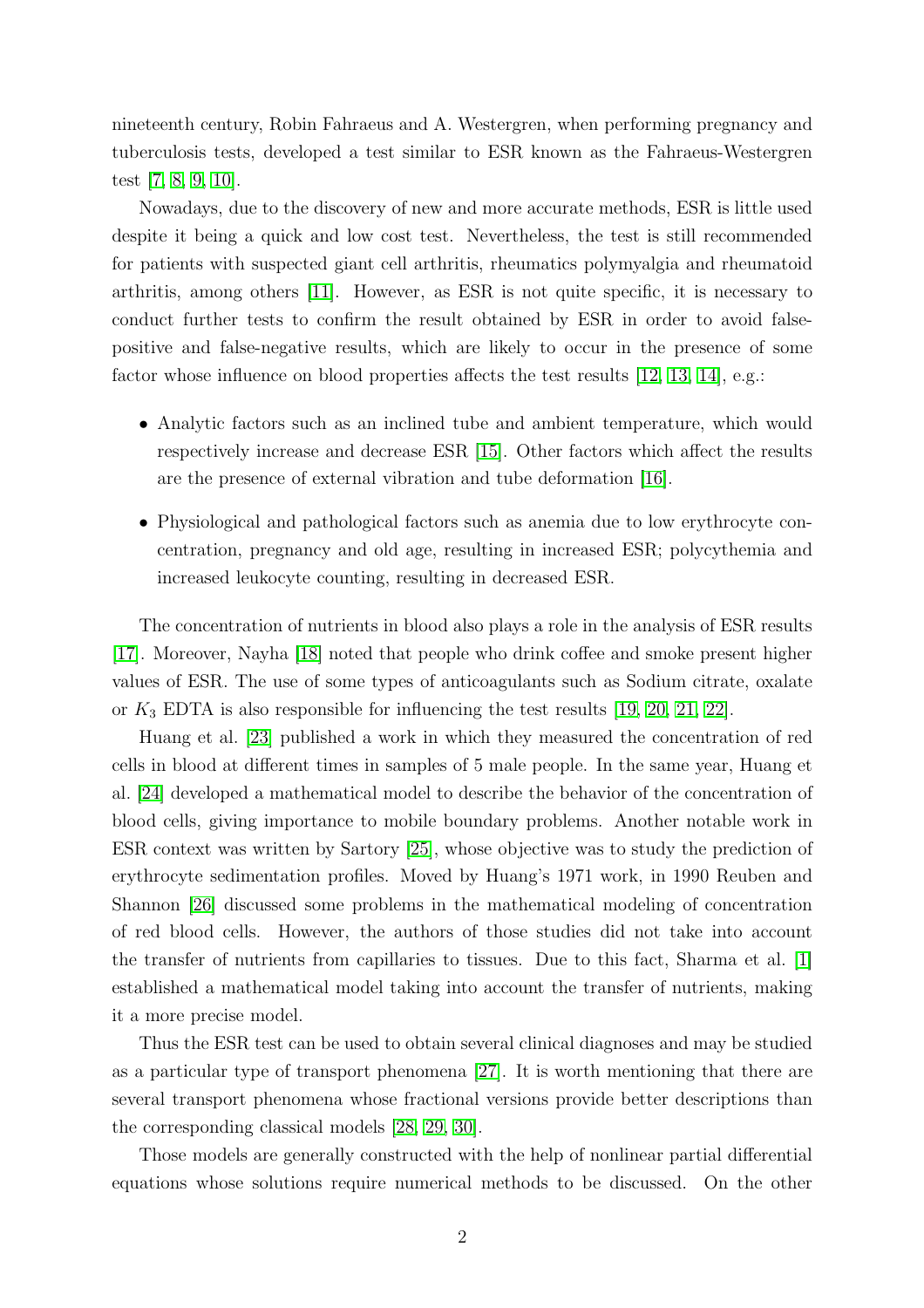hand, the corresponding linear partial differential equations can be solved by means of some analytic method, but the solutions sometimes do not actually describe a particular phenomenon.

The main motivation for the study of concentration  $C(x, t)$  by means of fractional calculus is the discrete mathematical model proposed by Sharma et al. [\[1\]](#page-15-0). In this article we present an application of fractional calculus, specifically of fractional derivatives in the Caputo sense, to study the profile of  $C(x, t)$ . Event though we have the same purpose as Sharma et al. [\[1\]](#page-15-0), the equivalence, in an appropriate limit, between our results and the integer order case is not immediate, because the way they develop their calculations with integer order derivatives has different directions from the calculations using fractional derivatives in the Caputo sense, and each step has to be checked.

As we are seeking the same goal, it is useful to make some comparisons in order to highlight the developments brought by this work. Indeed, it is not an easy task, and much less trivial, to find the analytic solution of the proposed fractional model and to present its behavior graphically. The main differences and similarities with regard to the integer case are:

- We assume an average speed  $U = 0$ , as in Sharma et al. model [\[1\]](#page-15-0), thus restricting ourselves to the diffusion model. We use this model to introduce the basic concepts of fractional calculus and to present our fractional mathematical model.
- We propose a model with fractional derivatives in the Caputo sense with a time derivative of order  $0 < \mu \leq 1$ . Consequently, the solution is dependent on the parameter  $\mu$ . In the limit  $\mu \to 1$  we recover the solution of the Sharma et al. [\[1\]](#page-15-0) as a particular case.
- What is expected is that the solutions of each model are distinct, and that is what actually happens. Indeed, the analytic solution obtained by Sharma et al. [\[1\]](#page-15-0) is expressed as a product of the exponential function  $\exp(\cdot)$  and the complementary error function erfc $(\cdot)$ . On the other hand, the solution obtained for the fractional mathematical model is given in terms of the Mittag-Leffler function and the Wright function.
- The analytic behavior of the solution obtained with fractional derivatives allows a more detailed analysis, because we have an extra degree of freedom in parameter  $\mu$  (0 <  $\mu$   $\leq$  1), which permits better fitting of experimental data on nutrient concentration in blood.

We should point out that the methodology to discuss a problem involving a particular fractional derivative is growing in all fields of the knowledge, specifically the integral transform methodology.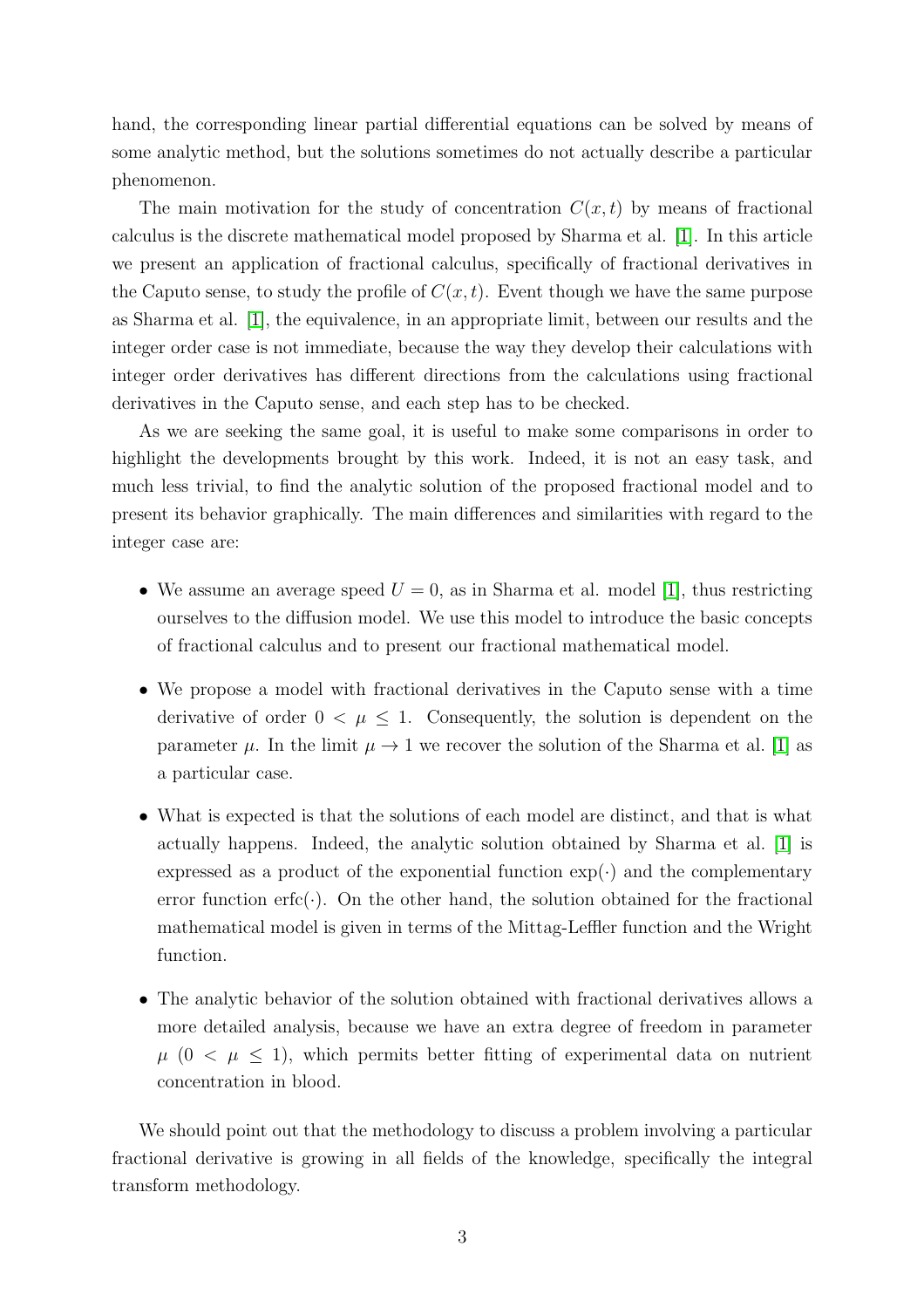This paper is organized as follows: In section two we introduce the so-called fractional mathematical model associated with ESR, a generalization of the model proposed by Sharma et al. [\[1\]](#page-15-0), which will be recovered through a convenient limit process. Section three, our main result, is dedicated to obtain the analytic solution of our model, which is found using the methodology of Laplace transform and is expressed in terms of the Mittag-Leffler function and the Wright function. We also present a graphical analysis of the solution. In section four we recover as a special case, through a convenient limit process, the solution found by Sharma et al. [\[1\]](#page-15-0).

#### 2 Time-fractional partial differential equation

In this section we present a fractional version of the linear partial differential equation (PDE) associated with the mathematical model of Sharma et al. [\[1\]](#page-15-0) used to describe the behavior of the concentration of nutrients in blood cells, a factor that directly affects ESR. We assume that the average fluid velocity is equal to zero. Our model can be considered a generalization of the Sharma et al. [\[1\]](#page-15-0) model, in the sense that it recovers the latter as a special case, as we shall see in section four.

The blood concentration of nutrients  $C(x, t)$  satisfies the following non-homogeneous time-fractional PDE,

<span id="page-3-1"></span>
$$
D_{L} \mathcal{D}_{x}^{2} C(x,t) - \mathcal{D}_{t}^{\mu} C(x,t) = \phi(x,t), \qquad (1)
$$

with  $0 < \mu \leq 1$ , where  $D<sub>L</sub>$  is a positive constant and  $\phi(x, t)$  is a function describing the nutrient transfer rate and which satisfies the partial differential equation:

<span id="page-3-0"></span>
$$
D\mathcal{D}_x^2 \phi(x,t) - k\phi(x,t) - \mathcal{D}_t \phi(x,t) = 0,
$$
\n(2)

with  $D$  and  $k$  both positive constants.

The initial and boundary conditions imposed here are given by

$$
\begin{cases}\n\phi(x,0) = \exp\left(-\sqrt{\frac{k-a}{D}}x\right), & k \ge a, D > 0, \\
\phi(0,t) = \exp\left(-at\right), & t > 0, \\
\phi(\infty,t) = 0, & t > 0.\n\end{cases}
$$

The solutions of the  $Eq.(2)$  $Eq.(2)$  can be written as

$$
\phi(x,t) = \exp(-(at+bx)),
$$

where  $b^2 = \frac{(k-a)}{D} > 0$  and a is a constant to be conveniently chosen from a known value of  $\phi(x, t)$ .

For the fractional mathematical model proposed, we assume that  $0 < \mu \leq 1$  and the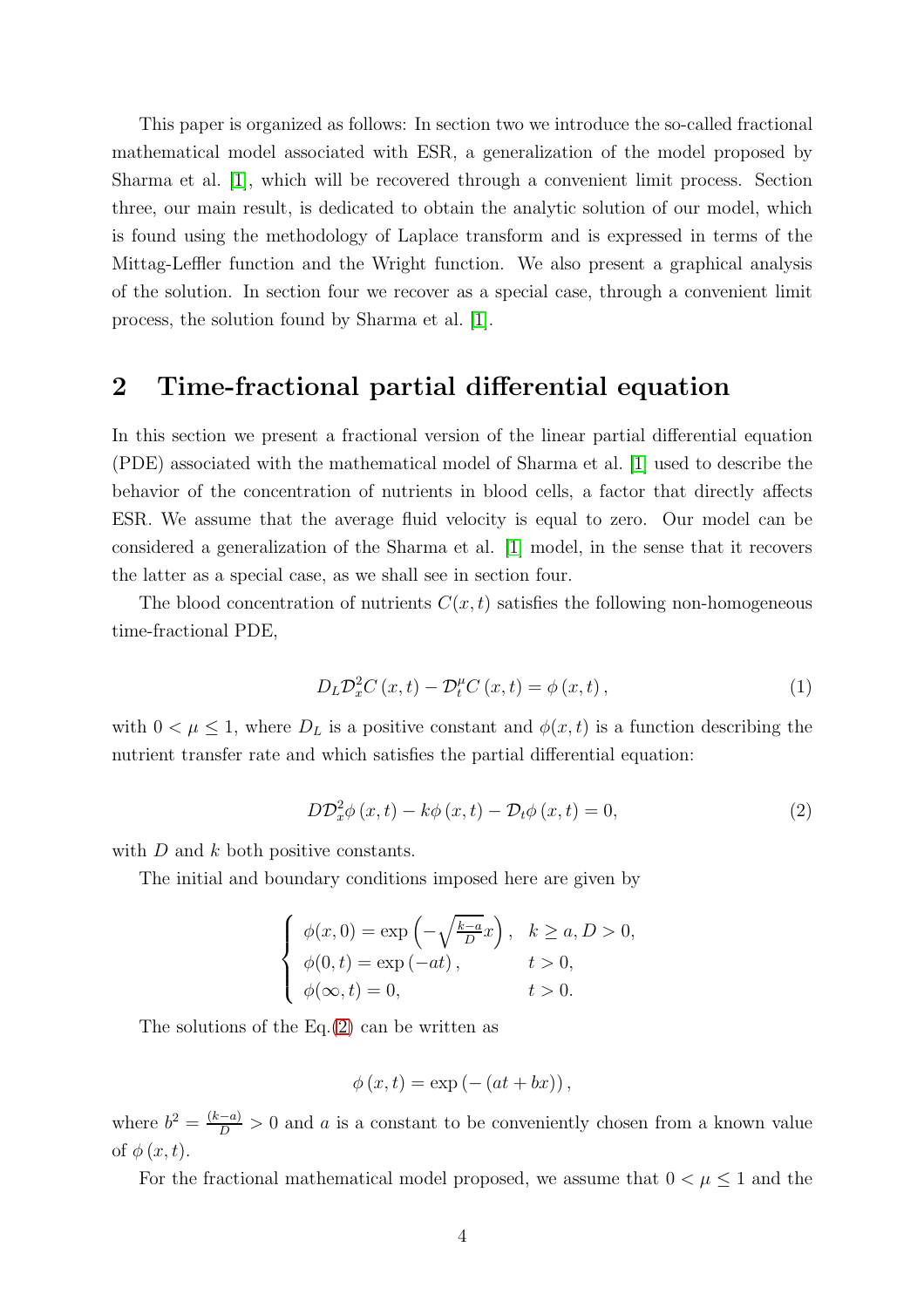fractional derivative of order  $\mu$  is considered in the Caputo sense [\[31,](#page-17-9) [32,](#page-17-10) [33\]](#page-17-11), defined as follows:

$$
\mathcal{D}_{t}^{\mu}C\left(x,t\right) = \frac{\partial^{\mu}C\left(x,t\right)}{\partial t^{\mu}} := \begin{cases} \frac{1}{\Gamma\left(n-\mu\right)} \int_{0}^{t} C^{(n)}\left(\tau,t\right) \left(t-\tau\right)^{n-\mu-1} d\tau, & n-1 < \mu < n \\ \\ C^{(n)}\left(x,t\right), & \mu = n, \end{cases}
$$

where  $C^{(n)}(x,t)$  is the usual derivative of order n with respect to t. The particular case  $\mu = 1$ , recovers the result obtained by Sharma et al. [\[1\]](#page-15-0). Furthermore, we must impose the following initial and boundary conditions for Eq.[\(1\)](#page-3-1):

<span id="page-4-0"></span>
$$
\begin{cases}\nC(x,0) = 0, & x \ge 0 \\
C(0,t) = 1, & t > 0 \\
C(\infty,t) = 0, & t > 0.\n\end{cases}
$$
\n(3)

From these considerations, it follows that the time-fractional mathematical model to be addressed is composed of a non-homogeneous fractional PDE

<span id="page-4-1"></span>
$$
D_L \mathcal{D}_x^2 C(x, t) - \mathcal{D}_t^{\mu} C(x, t) = \exp(-(at + bx)), \quad a, b \in \mathbb{R}, \tag{4}
$$

with initial and boundary conditions given by Eq.[\(3\)](#page-4-0).

#### 3 Analytic Solution

To solve this problem, we employ the methodology of Laplace transform to convert the non-homogeneous fractional PDE into a non-homogeneous linear ordinary differential equation.

Then, applying the Laplace transform  $[34, 35]$  $[34, 35]$  in relation to the time variable t on both sides of Eq. $(4)$ , we have

$$
D_{L} \frac{d^{2}}{dx^{2}} C(x, s) - s^{\mu} C(x, s) + s^{\mu - 1} C(x, 0) = \frac{\exp(-bx)}{s + a}.
$$

Using the initial condition  $C(x, 0) = 0$  we can rewrite this equation as

<span id="page-4-2"></span>
$$
D_{L}\frac{d^{2}}{dx^{2}}C(x,s) - s^{\mu}C(x,s) = \frac{\exp(-bx)}{s+a},
$$
\n(5)

where  $0 < \mu \leq 1$ ,  $D_L > 0$  and

$$
C(x,s) = \mathscr{L}\left\{C(x,t)\right\} =: \int_0^\infty e^{-st} C(x,t) dt
$$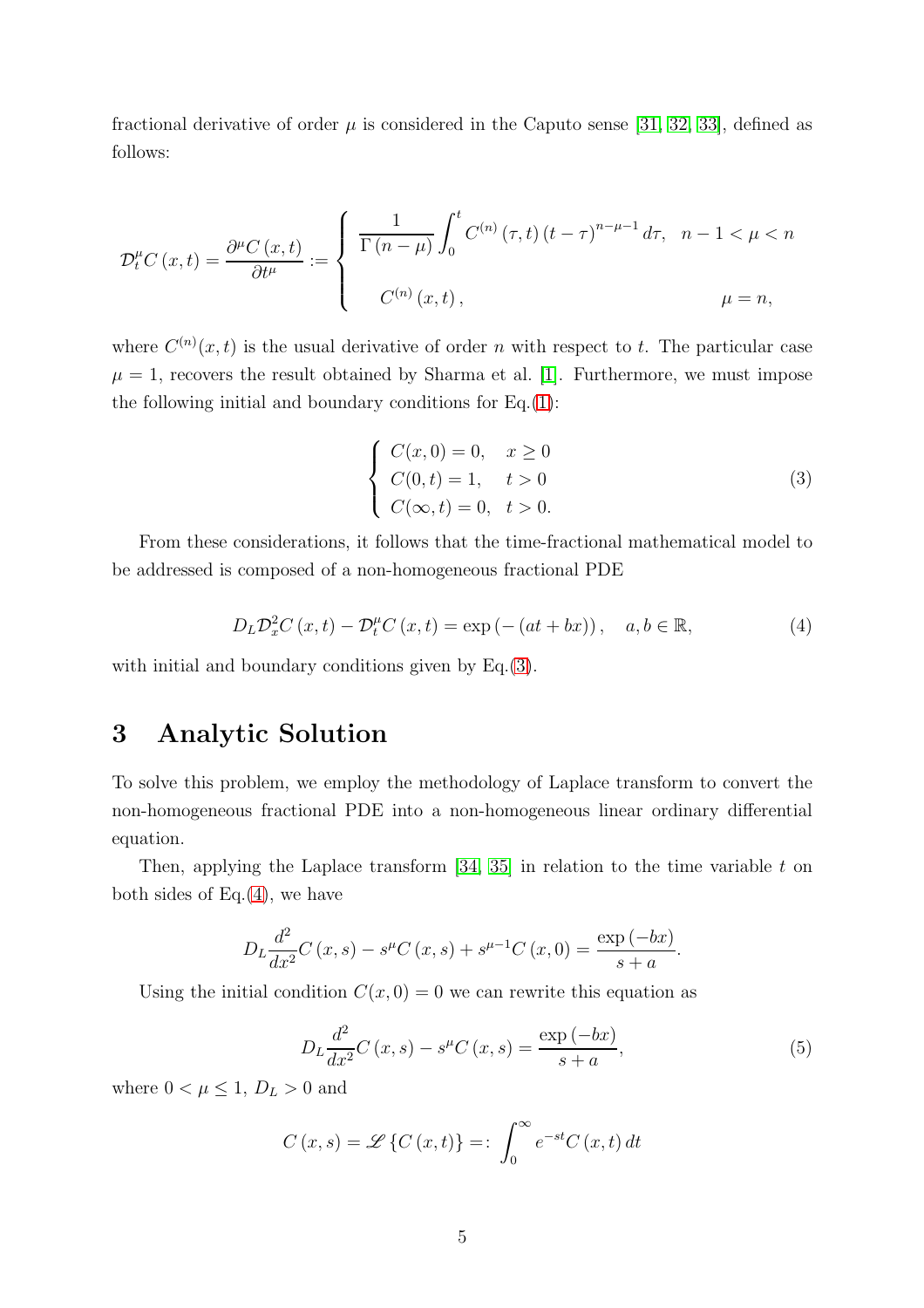is the Laplace transform of  $C(x, t)$  with parameter s,  $\text{Re}(s) > 0$ .

Using the methods of characteristic equation and undetermined coefficients in Eq.[\(5\)](#page-4-2) we obtain the general solution, given by

<span id="page-5-0"></span>
$$
C(x,s) = \left(\frac{1}{s} + \frac{1}{(s+a)\left(s^{\mu} - \frac{b^2}{\alpha^2}\right)}\right) \exp\left(-\alpha xs^{\mu/2}\right) + \frac{\exp\left(-bx\right)}{(s+a)\left(\frac{b^2}{\alpha^2} - s^{\mu}\right)},\tag{6}
$$

where  $\alpha^2 = \frac{1}{D}$  $\frac{1}{D_L}$  and  $D_L > 0$ .

In order to recover the solution in the time variable we take the inverse Laplace transform on both sides of Eq.[\(6\)](#page-5-0), obtaining

<span id="page-5-1"></span>
$$
C(x,t) = \mathcal{L}^{-1}\left\{C(x,s)\right\} = \mathcal{L}^{-1}\left\{\frac{1}{s}\exp\left(-\alpha xs^{\mu/2}\right)\right\} + \mathcal{L}^{-1}\left\{\frac{1}{(s+a)\left(s^{\mu}-\frac{b^2}{\alpha^2}\right)}\exp\left(-\alpha xs^{\mu/2}\right)\right\} - \mathcal{L}^{-1}\left\{\frac{1}{(s+a)\left(s^{\mu}-\frac{b^2}{\alpha^2}\right)}\exp\left(-bx\right)\right\},\tag{7}
$$

where

$$
C(x,t) = \mathcal{L}^{-1}\left\{C(x,s)\right\} = \frac{1}{2\pi i} \int_{\gamma - i\infty}^{\gamma + i\infty} e^{st} C(x,s) \, ds
$$

is the inverse Laplace transform, and the integral is performed in the complex plane with the singularities  $C(x, s)$  on the left side of  $\gamma = \text{Re}(s)$ .

Introducing the change  $\beta^2 = b^2 D_L$ , we rewrite Eq.[\(7\)](#page-5-1) as

$$
C(x,t) = C_1(x,t) + C_2(x,t) - \exp(-bx)C_3(x,t),
$$

with

$$
C_1(x,t) = \mathcal{L}^{-1}\left\{\frac{\exp(-\alpha xs^{\mu/2})}{s}\right\};
$$
  
\n
$$
C_2(x,t) = \mathcal{L}^{-1}\left\{\frac{\exp(-\alpha xs^{\mu/2})}{(s+a)(s^{\mu}-\beta^2)}\right\};
$$
  
\n
$$
C_3(x,t) = \lim_{x\to 0} C_2(x,t).
$$

In order to proceed, we calculate each inverse Laplace transform separately. To calculate  $C_1(x, t)$  we introduce the MacLaurin series associated with the exponential function; choosing  $f^{(k)}(0) = 1$  in the series, we have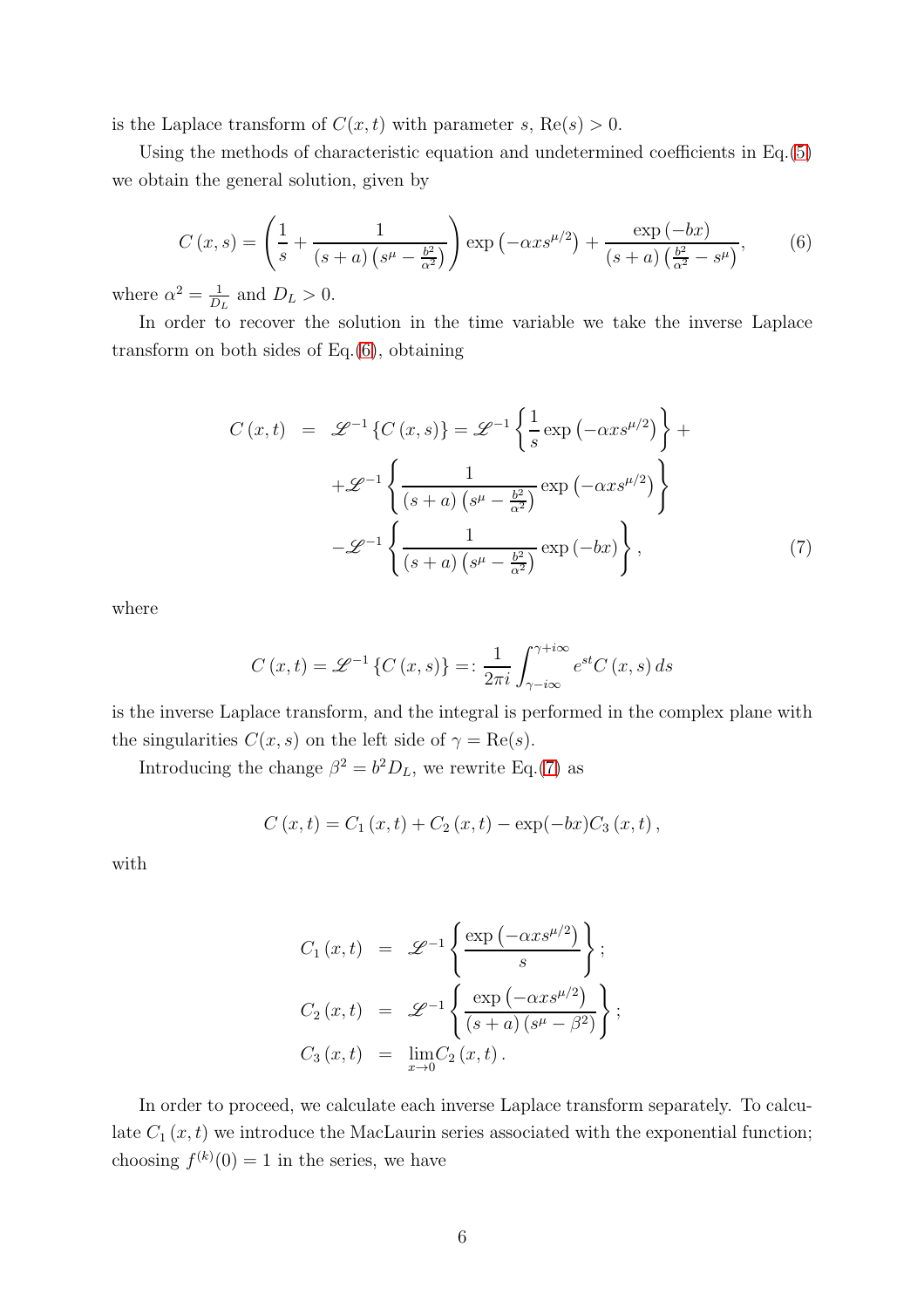<span id="page-6-0"></span>
$$
\frac{1}{s} \exp\left(-\alpha x s^{\mu/2}\right) = \sum_{k=0}^{\infty} \frac{(-\alpha x)^k}{k!} s^{\frac{\mu k}{2} - 1}.
$$
\n(8)

Applying the inverse Laplace transform on both sides of Eq.[\(8\)](#page-6-0), we obtain

<span id="page-6-1"></span>
$$
C_1(x,t) = \mathcal{L}^{-1}\left\{\frac{1}{s}\exp\left(-\alpha xs^{\mu/2}\right)\right\} = \sum_{k=0}^{\infty} \frac{\left(-\alpha x\right)^k}{k!} \mathcal{L}^{-1}\left\{s^{\frac{\mu k}{2}-1}\right\}.
$$
 (9)

Using the result

$$
\mathscr{L}^{-1}\left\{s^{-q}\right\} = \frac{t^{q-1}}{\Gamma\left(q\right)},
$$

with  $\text{Re}(q) > 0$ ,  $q = 1 - \mu k/2$ , we can rewrite Eq.[\(9\)](#page-6-1) as follows:

<span id="page-6-2"></span>
$$
C_1(x,t) = \sum_{k=0}^{\infty} \frac{\left(-\alpha x/t^{\mu/2}\right)^k}{k!\Gamma\left(1-\mu k/2\right)}.
$$
\n(10)

Moreover, considering  $\beta = 1$ ,  $\alpha = -\mu/2$  and  $z = -\frac{\alpha x}{t^{\mu/2}}$  $\frac{\alpha x}{t^{\mu/2}}$  in the definition of the Wright function [\[29\]](#page-17-7), we can write

<span id="page-6-3"></span>
$$
W(-\mu/2, 1; z) = \sum_{k=0}^{\infty} \frac{z^k}{k! \Gamma(-\mu k/2 + 1)}.
$$
 (11)

Then, from  $Eq.(10)$  $Eq.(10)$  and  $Eq.(11)$  $Eq.(11)$  we obtain

<span id="page-6-6"></span>
$$
C_1(x,t) = W\left(-\mu/2, 1; -\frac{\alpha x}{t^{\mu/2}}\right).
$$
 (12)

Now we evaluate the second inverse Laplace transform,

<span id="page-6-7"></span>
$$
C_2(x,t) = \mathcal{L}^{-1}\left\{\frac{1}{(s+a)\left(s^{\mu} - \beta^2\right)}\exp\left(-\alpha xs^{\mu/2}\right)\right\}.
$$
 (13)

As with  $C_1(x, t)$ , we also write the exponential function in terms of its MacLaurin series. So, we have

<span id="page-6-4"></span>
$$
\frac{1}{\left(s+a\right)\left(s^{\mu}-\beta^{2}\right)}\exp\left(-\alpha xs^{\mu/2}\right)=\sum_{m=0}^{\infty}\frac{\left(-\alpha x\right)^{m}}{m!}\frac{s^{\mu m/2}}{\left(s+a\right)\left(s^{\mu}-\beta^{2}\right)}.\tag{14}
$$

Once more, applying the inverse Laplace transform on both sides of Eq.[\(14\)](#page-6-4), we can write

<span id="page-6-5"></span>
$$
\mathcal{L}^{-1}\left\{\frac{1}{(s+a)(s^{\mu}-\beta^2)}\exp\left(-\alpha xs^{\mu/2}\right)\right\} = \sum_{m=0}^{\infty} \frac{(-\alpha x)^m}{m!} \mathcal{L}^{-1}\left\{\frac{s^{\mu m/2}}{(s+a)(s^{\mu}-\beta^2)}\right\}.
$$
\n(15)

In order to evaluate this inverse Laplace transform, we consider the following expres-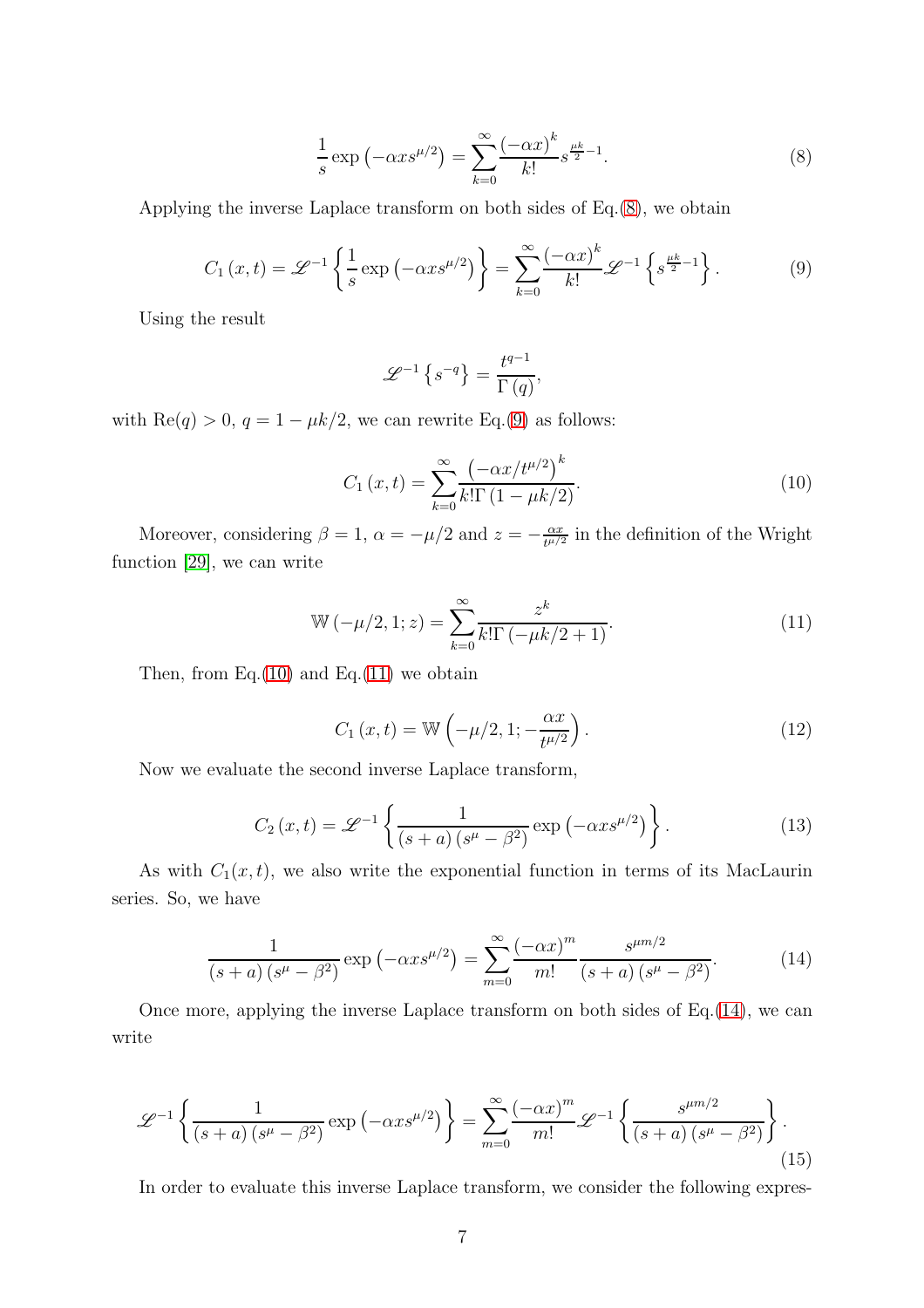sion [\[36\]](#page-18-0):

$$
\Omega = \frac{s^{\sigma}}{s^{\alpha} + \widetilde{a}s^{\delta} + bs^{\gamma} + cs^{\mu} + d},
$$

with  $\widetilde{a}, b, c, d \in \mathbb{R}$  and  $\alpha, \delta, \gamma, \mu \in \mathbb{R}$  such that  $\widetilde{a} \neq 0$  and  $\alpha > \delta > \gamma > \mu$ .

Assuming the condition  $\Big|$  $bs^{\gamma}+cs^{\mu}+d$  $s^{\alpha}+\widetilde{a}s^{\delta}$  $\vert < 1$  and using the geometric series we have

<span id="page-7-0"></span>
$$
\sum_{k=0}^{\infty} (-1)^k s^{\sigma-\delta-k} \frac{(bs^{\gamma} + cs^{\mu} + d)^k}{(s^{\alpha-\delta} + \widetilde{a})^{k+1}} = \frac{s^{\sigma}}{s^{\alpha} + s^{\delta}\widetilde{a}} \left( \frac{1}{1 + \frac{bs^{\gamma} + cs^{\mu} + d}{s^{\alpha} + \widetilde{a}s^{\delta}}} \right)
$$

$$
= \frac{s^{\sigma}}{bs^{\gamma} + cs^{\mu} + d + s^{\alpha} + \widetilde{a}s^{\delta}}.
$$
(16)

The binomial theorem and the definition of binomial coefficients [\[37\]](#page-18-1) allow us to write in a convenient way Eq.[\(16\)](#page-7-0) as

<span id="page-7-1"></span>
$$
\Omega = \sum_{k=0}^{\infty} (-1)^k \sum_{l=0}^k {k \choose l} d^l (bs^{\gamma} + cs^{\mu})^{k-l} \frac{s^{\sigma-\delta-\delta k}}{(s^{\alpha-\delta}+\widetilde{a})^{k+1}}
$$
  
\n
$$
= \sum_{k=0}^{\infty} (-1)^k \sum_{l=0}^k \frac{k!}{l! (k-l)!} d^l \sum_{j=0}^{k-l} \frac{(k-l)!}{j! (k-l-j)!} (bs^{\gamma})^{k-l-j} (cs^{\mu})^j \frac{s^{\sigma-\delta-\delta k}}{(s^{\alpha-\delta}+\widetilde{a})^{k+1}}
$$
  
\n
$$
= \sum_{k=0}^{\infty} (-1)^k b^k k! \sum_{l=0}^k \frac{(d/b)^l}{l!} \sum_{j=0}^{k-l} \frac{(c/b)^j}{j! (k-l-j)!} \Lambda_{\sigma}, \qquad (17)
$$

where  $\Lambda_{\sigma} = \frac{s^{\sigma-\delta(1+k)+\mu j+\gamma(k-l-j)}}{(s-\delta+\gamma)^{k+1}}$  $\frac{(s^{\alpha-\delta}+\widetilde{a})^{k+1}}{(s^{\alpha-\delta}+\widetilde{a})^{k+1}}$ .

Taking the inverse Laplace transform on both sides of Eq.[\(17\)](#page-7-1) and using the result

$$
\mathcal{L}^{-1}\left\{\Lambda_{\sigma}\right\} = \mathcal{L}^{-1}\left\{\frac{s^{\sigma-\delta(1+k)+\mu j+\gamma(k-l-j)}}{(s^{\alpha-\delta}+\widetilde{a})^{k+1}}\right\} = t^{\xi-1}\mathbb{E}_{\alpha-\delta,\xi}^{k+1}\left(-\widetilde{a}t^{\alpha-\delta}\right),\tag{18}
$$

we get

<span id="page-7-2"></span>
$$
\mathcal{L}^{-1}\left\{\Omega\right\} = \sum_{k=0}^{\infty} \left(-1\right)^k b^k k! \sum_{l=0}^k \frac{\left(d/b\right)^l}{l!} \sum_{j=0}^{k-l} \frac{\left(c/b\right)^j}{j! \left(k-l-j\right)!} t^{\xi-1} \mathbb{E}_{\alpha-\delta,\xi}^{k+1} \left(-\tilde{a}t^{\alpha-\delta}\right),\tag{19}
$$

with  $\xi = -\sigma + \alpha + (\alpha - \gamma) k + \gamma l - (\mu - \gamma) j$  and where  $\mathbb{E}^{k+1}_{\alpha-\delta,\xi}(\cdot)$  is the three parameters Mittag-Leffler function [\[36,](#page-18-0) [38\]](#page-18-2).

In particular, considering  $c = 0$  in Eq.[\(19\)](#page-7-2), we have that  $j = 0$  is the only term contributing to the sum and we conclude that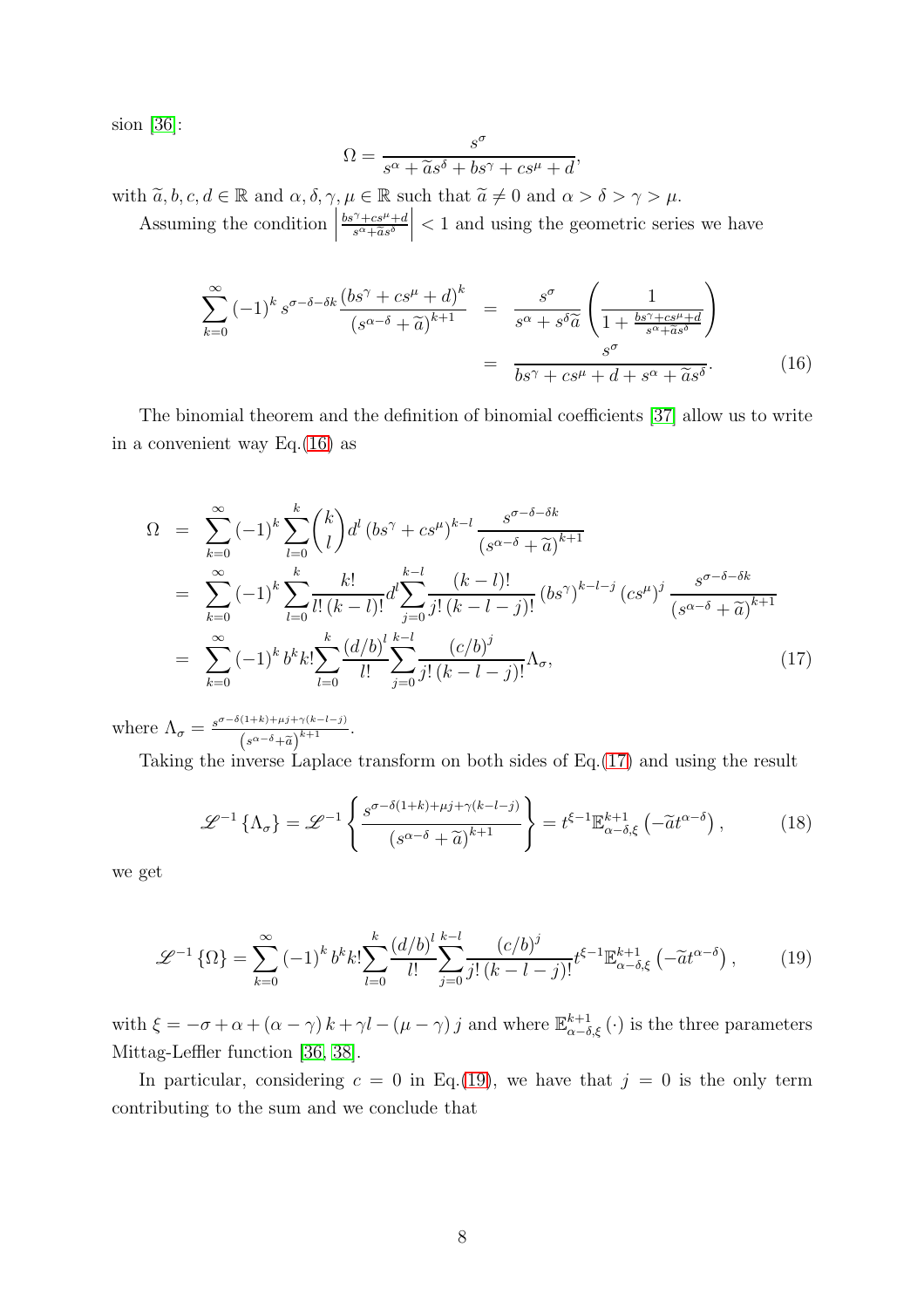<span id="page-8-0"></span>
$$
\mathcal{L}^{-1}\left\{\frac{s^{\sigma}}{s^{\alpha}+\widetilde{a}s^{\delta}+bs^{\gamma}+d}\right\} = \sum_{k=0}^{\infty}(-1)^{k}b^{k}k!\sum_{l=0}^{k}\frac{\left(d/b\right)^{l}t^{\xi-1}}{l!\left(k-l\right)!}\mathbb{E}_{\alpha-\delta,\xi}^{k+1}\left(-\widetilde{a}t^{\alpha-\delta}\right),\tag{20}
$$

where  $\xi = -\sigma + \alpha + (\alpha - \gamma) k + \gamma l$  and  $\alpha > \delta > \gamma$ .

Then, putting  $\sigma = \mu m/2$ ,  $d = -a\beta^2$ ,  $\alpha = \mu + 1$ ,  $\gamma = \mu$ ,  $\delta = 1$ ,  $b = a$  and  $\tilde{a} = -\beta^2$  in Eq.[\(20\)](#page-8-0) and going back to Eq.[\(15\)](#page-6-5), we can write

<span id="page-8-3"></span>
$$
C_2(x,t) = t^{\mu} \sum_{m=0}^{\infty} \frac{\left(-\alpha x t^{-\mu/2}\right)^m}{m!} \sum_{k=0}^{\infty} \left(-at\right)^k k! \sum_{l=0}^k \frac{\left(-\beta^2 t^{\mu}\right)^l}{l! \left(k-l\right)!} \mathbb{E}_{\mu,\theta}^{k+1} \left(\beta^2 t^{\mu}\right),\tag{21}
$$

where  $\theta = -\mu m/2 + \mu + 1 + k + \mu l$ .

With the aim of obtaining the solution of the PDE in terms of the two-parameters Mittag-Leffler function, we evaluated the sum on l appearing in the last expression in order to find a relationship between two- and three-parameters Mittag-Leffler functions. Using the identity

<span id="page-8-1"></span>
$$
\Lambda = \sum_{j=0}^{k} \frac{(z)^j}{j! \, (k-j)!} \mathbb{E}^{\rho}_{\lambda, \lambda j + \delta} (-z) = \sum_{j=0}^{k} \sum_{l=0}^{\infty} \frac{(z)^j}{j! \, (k-j)!} \frac{(\rho)_l (-z)^l}{l! \Gamma(\lambda l + \lambda j + \delta)},\tag{22}
$$

where  $(\rho)_l = \rho(\rho + 1) \dots (\rho + l - 1)$ , together with the definition and properties of the binomial coefficients in Eq. $(22)$ , we can write [\[36\]](#page-18-0)

<span id="page-8-2"></span>
$$
\sum_{j=0}^{k} \frac{(z)^j}{j!(k-j)!} \mathbb{E}^{\rho}_{\lambda,\lambda j+\delta}(-z) = \sum_{i=0}^{\infty} \frac{(-z)^i}{\Gamma(\lambda i+\delta)} \frac{1}{k!} \sum_{j=0}^{k} \frac{(-1)^j k!}{j!(k-j)!} {i-j+\rho-1 \choose \rho-1}
$$

$$
= \sum_{i=0}^{\infty} \frac{(-z)^i}{\Gamma(\lambda i+\delta)} \frac{1}{k!} \frac{(\rho-k)_i}{i!} = \frac{1}{k!} \mathbb{E}^{\rho-k}_{\lambda,\delta}(-z). \tag{23}
$$

Choosing  $z = -\beta^2 t^{\mu}$ ,  $\rho = k + 1$ ,  $\lambda = \mu$ ,  $j = l$  and  $\delta = k + \mu + 1 - \mu m/2$  in Eq.[\(23\)](#page-8-2) and substituting the result into Eq.[\(21\)](#page-8-3), we conclude that

<span id="page-8-4"></span>
$$
C_2(x,t) = t^{\mu} \sum_{m=0}^{\infty} \frac{\left(-\alpha x t^{-\mu/2}\right)^m}{m!} \sum_{k=0}^{\infty} \left(-at\right)^k \mathbb{E}_{\mu,\mu+k+1-\mu m/2} \left(\beta^2 t^{\mu}\right),\tag{24}
$$

where  $\mathbb{E}_{\alpha,\beta}(\cdot)$  is the two-parameters Mittag-Leffler function.

The last inverse Laplace transform,  $C_3(x,t)$ , is obtained by means of a convenient limit, i.e., we consider  $x \to 0$  in the Eq.[\(24\)](#page-8-4). The only term that contributes in this limit is  $m = 0$ , i.e., we get

<span id="page-8-5"></span>
$$
C_3(x,t) = t^{\mu} \sum_{k=0}^{\infty} (-at)^k \mathbb{E}_{\mu,\mu+k+1} (\beta^2 t^{\mu}).
$$
 (25)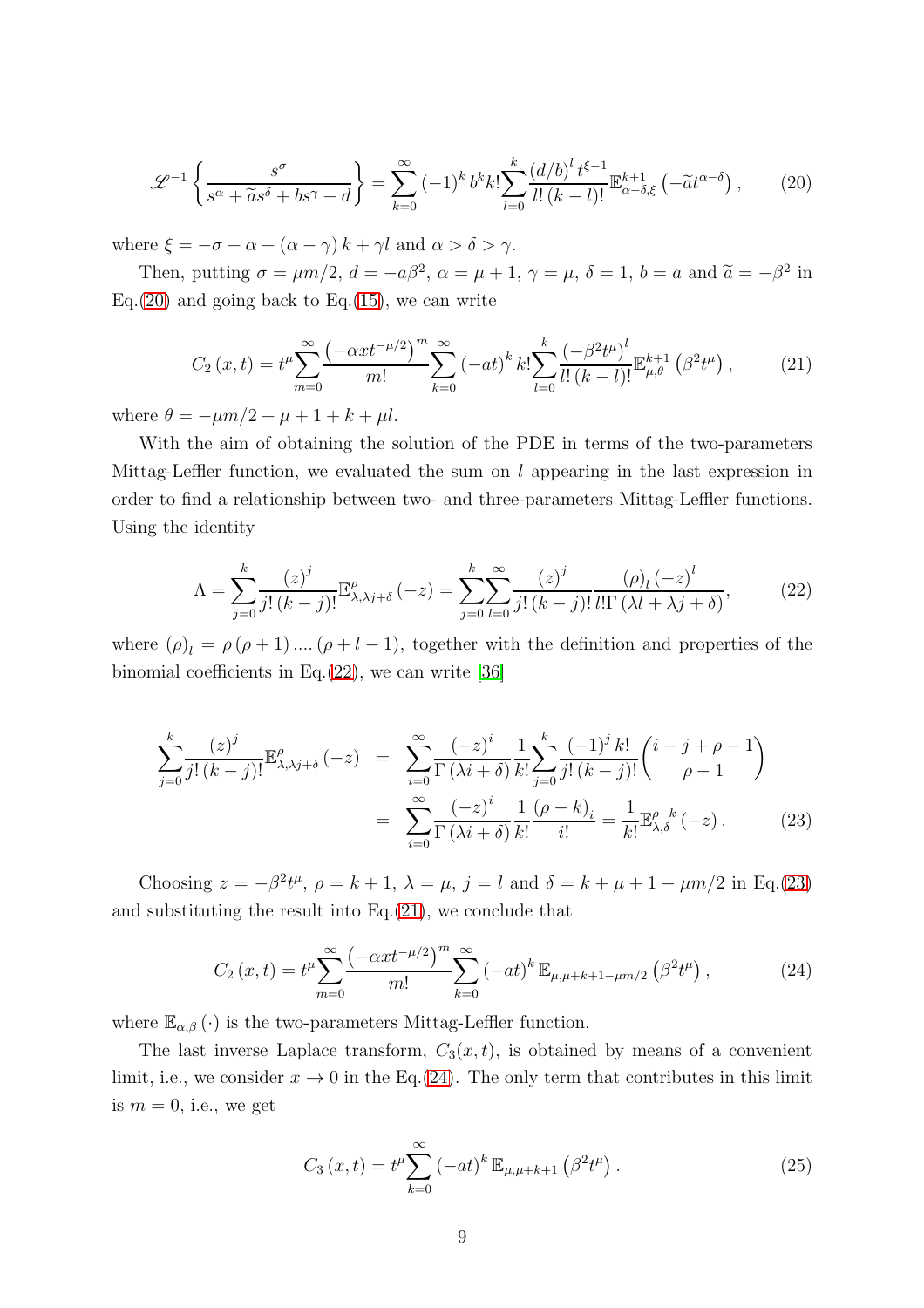Thus, from the results obtained in Eq.[\(12\)](#page-6-6), Eq.[\(24\)](#page-8-4) and Eq.[\(25\)](#page-8-5), we get the solution associated with our initial problem, i.e., a solution of Eq.[\(4\)](#page-4-1) satisfying the conditions given by  $Eq.(3)$  $Eq.(3)$ 

<span id="page-9-0"></span>
$$
C(x,t) = t^{\mu} \sum_{m=0}^{\infty} \frac{(-\alpha x t^{-\mu/2})^m}{m!} \sum_{k=0}^{\infty} (-at)^k \mathbb{E}_{\mu,\mu+k+1-\mu m/2} (\beta^2 t^{\mu}) +
$$
  
+W\left(-\mu/2, 1; -\frac{\alpha x}{t^{\mu/2}}\right) - \exp(-bx) t^{\mu} \sum\_{k=0}^{\infty} (-at)^k \mathbb{E}\_{\mu,\mu+k+1} (\beta^2 t^{\mu}), (26)

where the parameters are given by  $\alpha^2 = 1/D_L$ ,  $\beta^2 = b^2 D_L$  and  $0 < \mu \le 1$ .

Let us now perform a graphical analysis. For this sake, we have to choose values for some parameters appearing in the solution given by Eq.[\(26\)](#page-9-0). We used the following values: axial dispersion coefficient  $D_L = 4.8 \times 10^{-4} \text{cm}^2 \text{s}^{-1}$  [\[39\]](#page-18-3); diffusivity coefficient of oxygen  $D = 9.8 \times 10^{-5} \text{cm}^2 \text{s}^{-1}$  [\[40\]](#page-18-4); nutrient transfer coefficient  $k = 1.5 \times 10^{-4} \text{ms}^{-1}$  [\[41\]](#page-18-5);  $a = -0.005 \times 10^{-4} \text{ms}^{-1}$  [\[41\]](#page-18-5). We also fix a time  $t = 15$ s and we consider a certain interval  $x = [0, 4]$ , which can be extended.

Figure 1: Analytic solution of fractional order PDE, Eq.[\(26\)](#page-9-0).

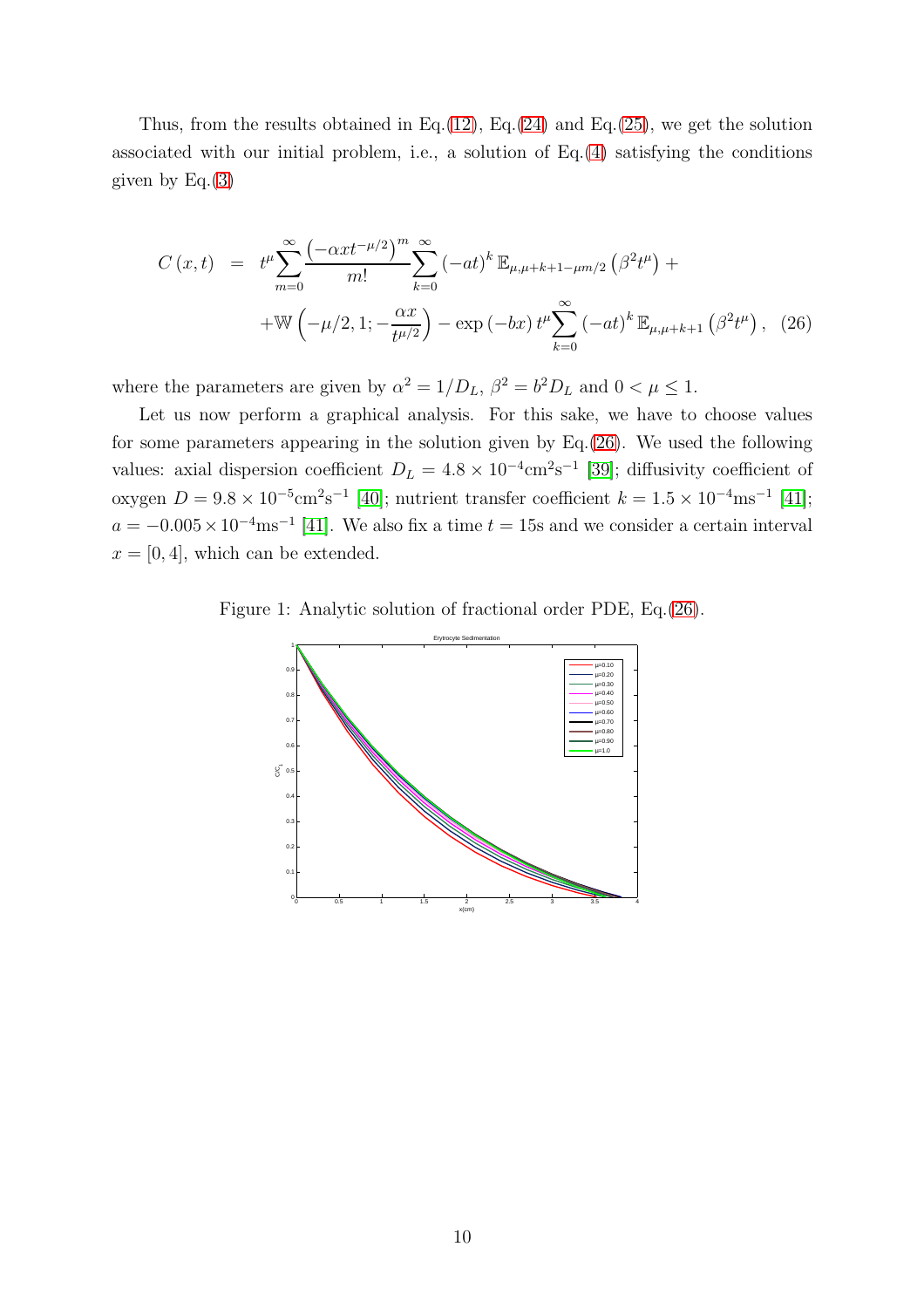Figure 2: Analytic solution of entire order PDE.



In figures 1 and 2, the horizontal axis x represents space and the vertical axis  $y$  is the normalized concentration of nutrients in blood.

The parameter values used to plot figure 1 were also used to plot the solution of the integer order PDE, figure 2. The graphics were plotted using MATLAB 7:10 software (R2010a).

Remark that as x (space) increases, the value of  $C/C<sub>1</sub>$  (concentration of nutrients) decreases, that is, when we move towards the extremity of the artery  $(x=0)$ , the blood concentration of solute decreases. A decrease in solute concentration means that cells are not enough efficient in getting their nutrition, so we conclude that the efficiency of nutrient transport near the artery is greater than at its venous extremity.

With the freedom given to parameter  $\mu$  ( $0 < \mu \leq 1$ ), it is possible to describe more accurately the information about the concentration of nutrients near the arterial extremity because, as seen above the fractionalization of the derivative refines the solution. Note that for  $\mu = 0.10$  the behavior of the analytic solution remains near the arterial  $(x = 0)$ for longer time. We can thus see that as  $\mu \to 1$ , the fractional solution converges to the solution of the integer order PDE.

We supposed that the space variable x lies within the range  $[0, 4]$ . We might as well examine variable x in the range  $[0, 12]$  or any other interval; however the first representative feature is that because for  $x \geq 3.8$  the level  $C/C_1$  remains below the x axis. So it interesting, in this context, to do analysis only on the [0, 4] range.

## 4 Particular Case:  $\mu \rightarrow 1$

In this section, we analyze the solution of the fractional PDE in the limit  $\mu \to 1$ , in order to recover the result found by Sharma et al. [\[1\]](#page-15-0).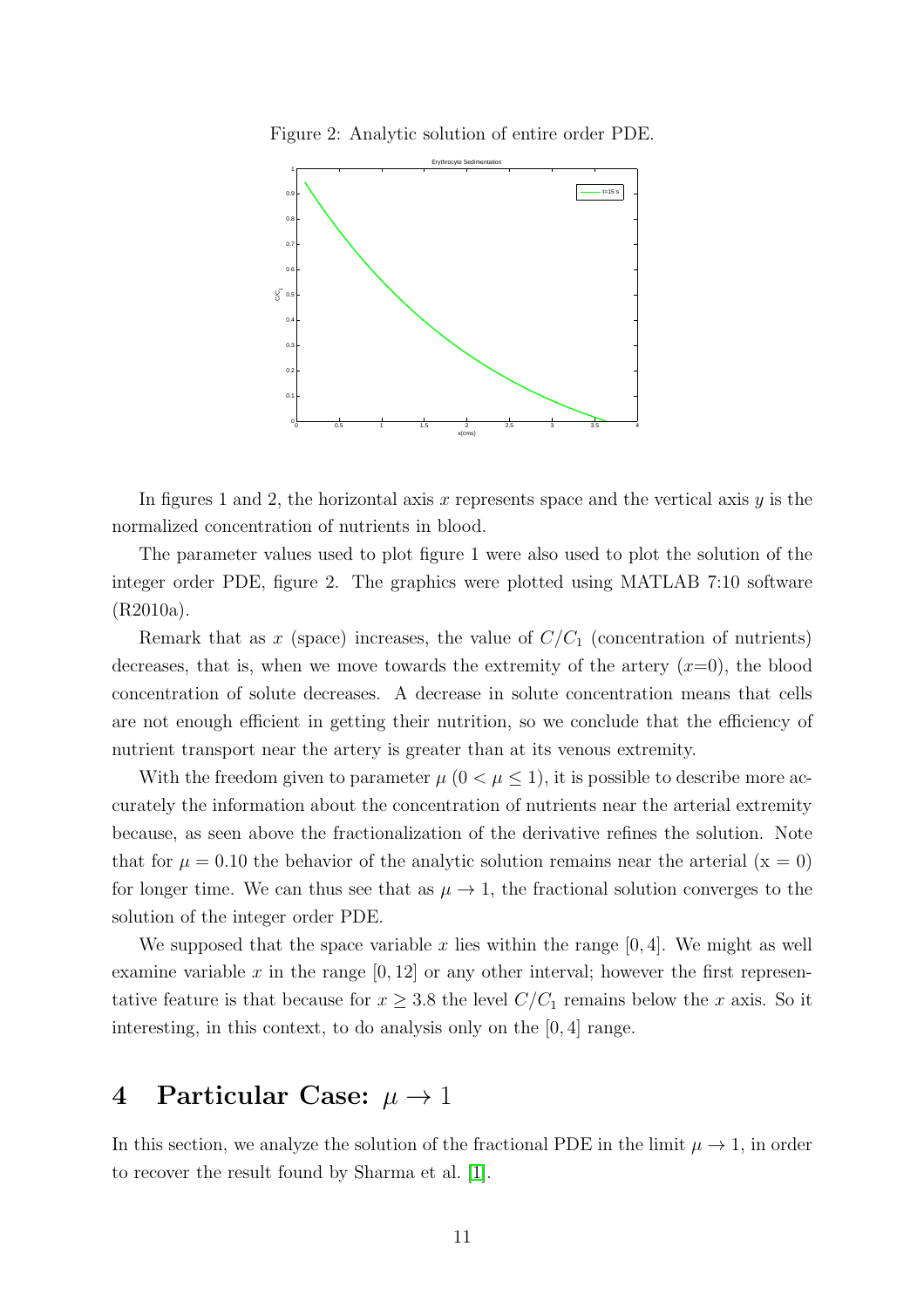Since the solution of the fractional PDE  $Eq.(4)$  $Eq.(4)$  is given by  $Eq.(26)$  $Eq.(26)$ , taking the limit  $\mu \rightarrow 1$ , it follows that

<span id="page-11-0"></span>
$$
C(x,t) = t \sum_{m=0}^{\infty} \frac{(-\alpha x t^{-1/2})^m \sum_{k=0}^{\infty} (-at)^k \mathbb{E}_{1,k+2-m/2} (\beta^2 t) + \n+ \mathbb{W} \left(-1/2, 1; -\frac{\alpha x}{t^{1/2}}\right) - \exp(-bx) t \sum_{k=0}^{\infty} (-at)^k \mathbb{E}_{1,k+2} (\beta^2 t).
$$
 (27)

In the last two terms of the sum in Eq.  $(27)$ , we can use the following results [\[42\]](#page-18-6):

$$
W(-1/2, 1; -x) = \text{erfc}(x/2)
$$

and

<span id="page-11-3"></span>
$$
t\sum_{k=0}^{\infty} (-at)^{k} \mathbb{E}_{1,2+k} (\beta^{2} t) = \frac{\exp (\beta^{2} t) - \exp (-at)}{a + \beta^{2}}, \qquad (28)
$$

Thus, Eq.[\(27\)](#page-11-0) can be written as

<span id="page-11-1"></span>
$$
C(x,t) = t \sum_{m=0}^{\infty} \frac{(-\alpha x t^{-1/2})^m \sum_{k=0}^{\infty} (-at)^k \mathbb{E}_{1,k+2-m/2} (\beta^2 t) +
$$
  
+1+ erf  $(-\alpha x/2\sqrt{t}) - \exp(-bx) \frac{\exp(\beta^2 t) - \exp(-at)}{a + \beta^2}$ . (29)

To recover the result presented by Sharma et al. [\[1\]](#page-15-0), we need to express Eq.[\(29\)](#page-11-1) in terms of erfc( $\cdot$ ) and exp( $\cdot$ ) functions, since their solution of the convection-diffusion equation is given in terms of the product of  $\exp(\cdot)$  and  $\text{erfc}(\cdot)$  functions. With this aim, we evaluate the inverse Laplace transform in Eq.[\(13\)](#page-6-7) using partial fractions.

Taking the limit  $\mu \to 1$  in Eq.[\(13\)](#page-6-7), it follows that

$$
C_2(x,t) = \mathcal{L}^{-1}\left\{\frac{\exp\left(-\alpha x\sqrt{s}\right)}{\left(s+a\right)\left(s-\beta^2\right)}\right\}.
$$
\n(30)

Using partial fractions, we rewrite  $G_a^{\beta}(s) = \frac{1}{(s+a)(s-\beta^2)}$  as follows:

<span id="page-11-2"></span>
$$
\frac{2\left(\beta^2+a\right)}{\left(s+a\right)\left(s-\beta^2\right)} = -\frac{1}{\sqrt{s}\left(\sqrt{s}-i\sqrt{a}\right)} - \frac{1}{\sqrt{s}\left(\sqrt{s}+i\sqrt{a}\right)} + \frac{1}{\sqrt{s}\left(\sqrt{s}-\beta\right)} + \frac{1}{\sqrt{s}\left(\sqrt{s}+\beta\right)}.
$$
\n(31)

Multiplying Eq.[\(31\)](#page-11-2) by  $\exp(-\alpha x \sqrt{s})$  and taking the inverse Laplace transform of both sides, we have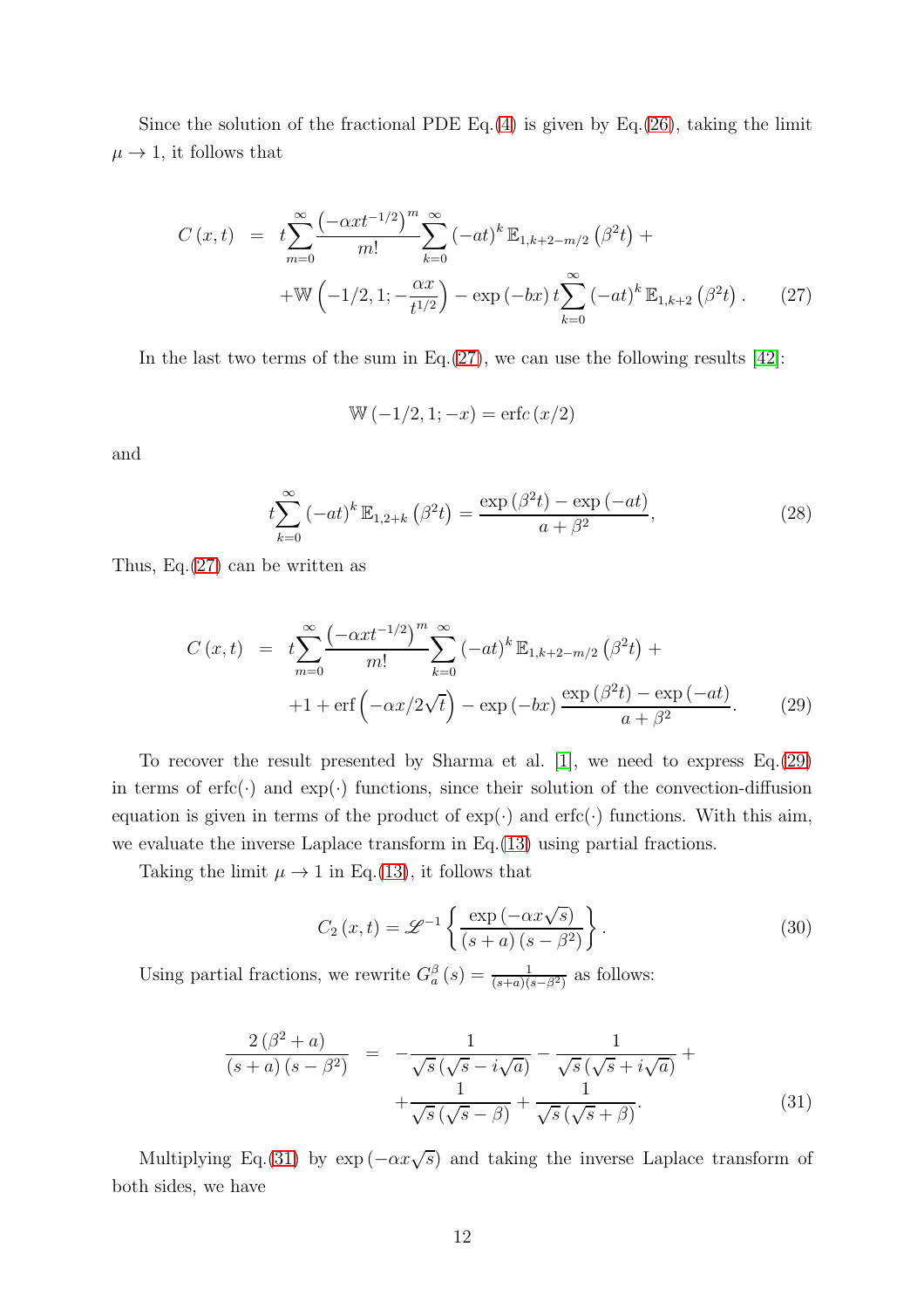<span id="page-12-1"></span>
$$
2\left(\beta^2 + a\right)\mathscr{L}^{-1}\left\{\frac{\exp\left(-\alpha x\sqrt{s}\right)}{\left(s+a\right)\left(s-\beta^2\right)}\right\} = -\mathscr{L}^{-1}\left\{\frac{\exp\left(-\alpha x\sqrt{s}\right)}{\sqrt{s}\left(\sqrt{s}-i\sqrt{a}\right)}\right\} - \mathscr{L}^{-1}\left\{\frac{\exp\left(-\alpha x\sqrt{s}\right)}{\sqrt{s}\left(\sqrt{s}+i\sqrt{a}\right)}\right\} + \mathscr{L}^{-1}\left\{\frac{\exp\left(-\alpha x\sqrt{s}\right)}{\sqrt{s}\left(\sqrt{s}-\beta\right)}\right\} + \mathscr{L}^{-1}\left\{\frac{\exp\left(-\alpha x\sqrt{s}\right)}{\sqrt{s}\left(\sqrt{s}+\beta\right)}\right\}.\tag{32}
$$

In evaluating the inverse Laplace transforms, we use the following result [\[43\]](#page-18-7):

<span id="page-12-0"></span>
$$
\mathcal{L}^{-1}\left\{\frac{\exp\left(-k\sqrt{s}\right)}{\sqrt{s}\left(\sqrt{s}+b\right)}\right\} = \exp\left(bk\right)\exp\left(b^{2}t\right)\text{erfc}\left(b\sqrt{t}+\frac{k}{2\sqrt{t}}\right),\tag{33}
$$

with  $k \geq 0$ ,  $b \in \mathbb{C}$  and erfc  $(x)$  the complementary error function.

Thus, applying Eq.[\(33\)](#page-12-0) in each term of Eq.[\(32\)](#page-12-1), we have

<span id="page-12-2"></span>
$$
2(\beta^2 + a) \mathscr{L}^{-1} \left\{ \frac{\exp(-\alpha x \sqrt{s})}{(s+a)(s-\beta^2)} \right\} = \exp(\beta \alpha x) \exp(\beta^2 t) \operatorname{erfc}\left(\beta \sqrt{t} + \frac{\alpha x}{2\sqrt{t}}\right)
$$
\n
$$
+ \exp(-\beta \alpha x) \exp(\beta^2 t) \operatorname{erfc}\left(-\beta \sqrt{t} + \frac{\alpha x}{2\sqrt{t}}\right)
$$
\n
$$
- \exp(i\alpha \sqrt{a}x) \exp(-at) \operatorname{erfc}\left(i\sqrt{at} + \frac{\alpha x}{2\sqrt{t}}\right)
$$
\n
$$
- \exp(-i\alpha \sqrt{a}x) \exp(-at) \operatorname{erfc}\left(-i\sqrt{at} + \frac{\alpha x}{2\sqrt{t}}\right).
$$
\n(34)

Moreover, considering the same particular case  $x = 0$  in Eq.[\(34\)](#page-12-2) we find the same result found for the inverse Laplace transform  $C_3(x, t)$ , i.e.,

<span id="page-12-3"></span>
$$
2(\beta^2 + a) \mathscr{L}^{-1}\left\{\frac{1}{(s+a)(s-\beta^2)}\right\} = \exp(\beta^2 t)\left(\text{erfc}\left(\beta\sqrt{t}\right) + \text{erfc}\left(-\beta\sqrt{t}\right)\right) - \exp(-at)\left(\text{erfc}\left(i\sqrt{at}\right) + \text{erfc}\left(-i\sqrt{at}\right)\right)
$$

Analyzing the error functions in Eq.[\(35\)](#page-12-3), we conclude that

$$
\mathcal{L}^{-1}\left\{\frac{1}{(s+a)(s-\beta^2)}\right\} = \frac{\exp\left(\beta^2 t\right) - \exp\left(-at\right)}{\beta^2 + a}.\tag{36}
$$

As we evaluated the inverse Laplace transform of  $C_2(x, t)$  in Eq.[\(13\)](#page-6-7) in the case  $\mu = 1$ using two different procedures, i.e. Eq.[\(27\)](#page-11-0) and Eq.[\(34\)](#page-12-2), involving respectively a Mittag-Leffler function and error functions, we can write the interesting identity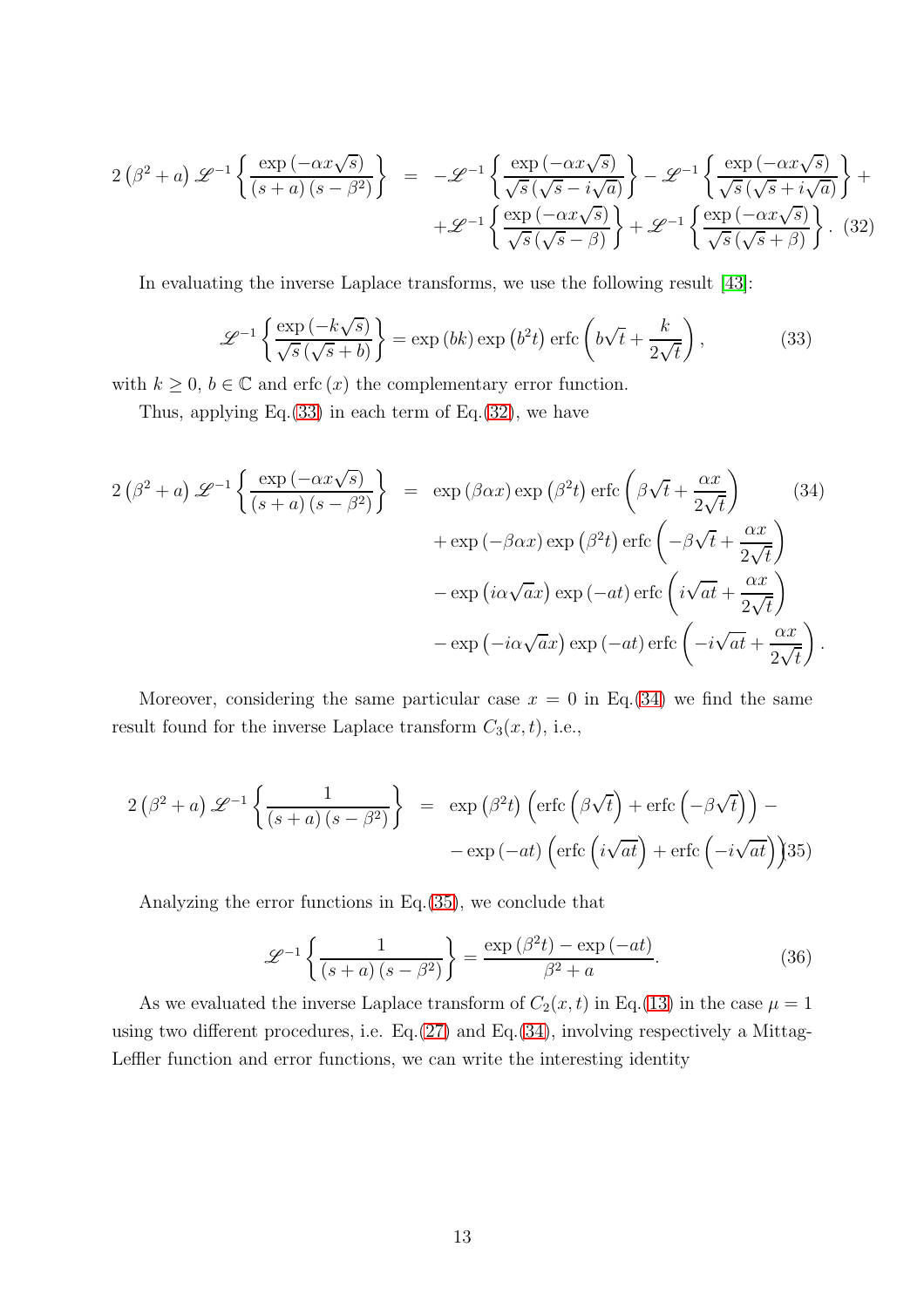<span id="page-13-0"></span>
$$
2\left(a+\beta^{2}\right)t\sum_{m=0}^{\infty}\frac{\left(-\alpha x t^{-1/2}\right)}{m!}\sum_{k=0}^{\infty}\left(-at\right)^{k}\mathbb{E}_{1,2+k-m/2}\left(\beta^{2}t\right) =
$$
\n
$$
= e^{\beta\alpha x}e^{\beta^{2}t}\text{erfc}\left(\beta\sqrt{t}+\frac{\alpha x}{2\sqrt{t}}\right)+e^{-\beta\alpha x}e^{\beta^{2}t}\text{erfc}\left(-\beta\sqrt{t}+\frac{\alpha x}{2\sqrt{t}}\right)-
$$
\n
$$
-e^{i\alpha\sqrt{a}x}e^{-at}\text{erfc}\left(i\sqrt{at}+\frac{\alpha x}{2\sqrt{t}}\right)-e^{-i\alpha\sqrt{a}x}e^{-at}\text{erfc}\left(-i\sqrt{at}+\frac{\alpha x}{2\sqrt{t}}\right). \tag{37}
$$

Further, considering  $\alpha = 0$  in Eq.[\(37\)](#page-13-0), which means that only  $m = 0$  contributes to the first sum, we obtain

$$
2\left(a+\beta^{2}\right)t\sum_{k=0}^{\infty}\left(-at\right)^{k}\mathbb{E}_{1,2+k}\left(\beta^{2}t\right) = 2\left(e^{\beta^{2}t}\text{erfc}\left(\beta\sqrt{t}\right)+e^{\beta^{2}t}\text{erfc}\left(-\beta\sqrt{t}\right)\right)--2\left(e^{-at}\text{erfc}\left(i\sqrt{at}\right)-e^{-at}\text{erfc}\left(-i\sqrt{at}\right)\right)= 2\left(e^{\beta^{2}t}-e^{-at}\right),
$$

or, rearranging,

$$
t\sum_{k=0}^{\infty} (-at)^k \mathbb{E}_{1,2+k} (\beta^2 t) = \frac{e^{\beta^2 t} - e^{-at}}{(a + \beta^2)},
$$

which, in fact, justifies the result given by Eq. $(28)$ . Consequently, Eq. $(37)$  can be inter-preted as a generalization of Eq.[\(28\)](#page-11-3). Also, considering  $a = 0$  in the previous equation, we have

$$
\beta^2 t \mathbb{E}_{1,2} \left( \beta^2 t \right) = e^{\beta^2 t} - 1,
$$

which is an identity involving the Mittag-Leffler function [\[38\]](#page-18-2).

Finally, as we calculated the inverse Laplace transform in the case  $\mu = 1$  by two different ways, Eq.[\(27\)](#page-11-0) and Eq.[\(34\)](#page-12-2), we can write the main relation we need to recover the solution proposed by Sharma et al. [\[1\]](#page-15-0), that is, by Eq.[\(29\)](#page-11-1) and Eq.[\(37\)](#page-13-0):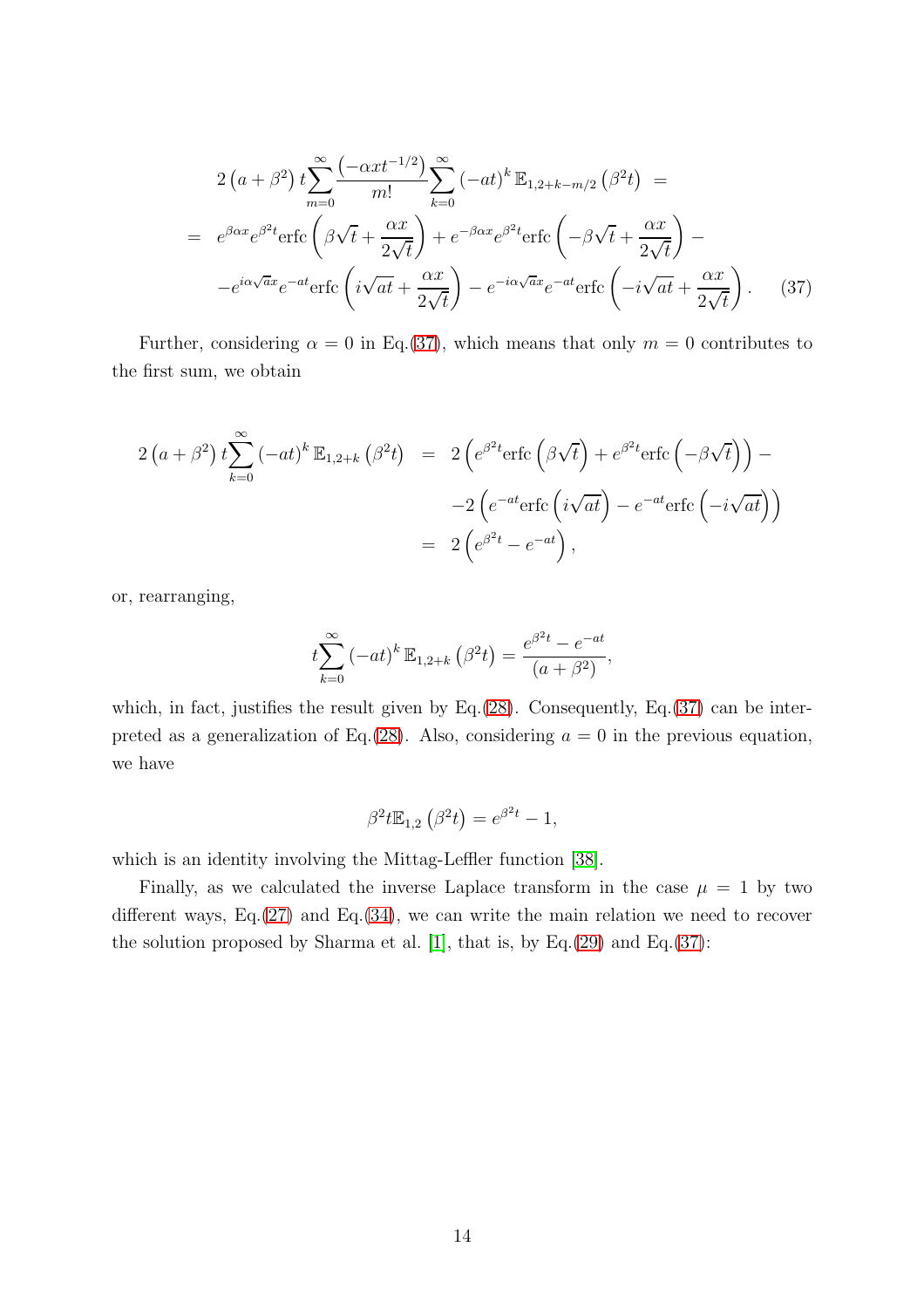<span id="page-14-0"></span>
$$
C(x,t) = t \sum_{m=0}^{\infty} \frac{(-\alpha x t^{-1/2})^m}{m!} \sum_{k=0}^{\infty} (-at)^k \mathbb{E}_{1,k+2-m/2} (\beta^2 t) +
$$
  
+1+ erf  $(-\alpha x/2\sqrt{t}) - \exp(-bx) \frac{\exp(\beta^2 t) - \exp(-at)}{a + \beta^2}$   
= 1- erf  $(\alpha x/2\sqrt{t}) - \frac{\exp(-bx)}{a + \beta^2} (\exp(\beta^2 t) - \exp(-at))$   
+  $\frac{\exp(\beta^2 t)}{2(a + \beta^2)} \left[ \frac{\exp(\beta \alpha x) \operatorname{erfc} (\beta \sqrt{t} + \frac{\alpha x}{2\sqrt{t}})}{+\exp(-\beta \alpha x) \operatorname{erfc} (-\beta \sqrt{t} + \frac{\alpha x}{2\sqrt{t}})} \right] -$   
 $\frac{\exp(-at)}{2(a + \beta^2)} \left[ \frac{\exp(i\alpha \sqrt{a}x) \operatorname{erfc} (i\sqrt{at} + \frac{\alpha x}{2\sqrt{t}})}{+\exp(-i\alpha \sqrt{a}x) \operatorname{erfc} (-i\sqrt{at} + \frac{\alpha x}{2\sqrt{t}})} \right].$  (38)

We emphasize that parameters D and  $D<sub>L</sub>$  are positive constants and  $k \ge a$ , as conveniently imposed in both models, the one proposed by Sharma et al. [\[1\]](#page-15-0) and our fractional version, discussed in Section 2. Moreover, returning to the original parameters  $\beta = \sqrt{\frac{(k-a)}{D}L}$ ,  $b = \sqrt{\frac{k-a}{D}}$ , from Eq.[\(38\)](#page-14-0), we conclude that

$$
C(x,t) = \operatorname{erfc}\left(\frac{x}{2\sqrt{D_L t}}\right) - \frac{\exp\left(-\sqrt{\frac{k-a}{D}}x\right)}{k\left(\frac{D_L}{D}\right) + a\left(1 - \frac{D_L}{D}\right)} \left(\exp\left(\left(\frac{k-a}{D}\right)D_L t\right) - \exp\left(-at\right)\right) + \frac{\exp\left(\left(\frac{k-a}{D}\right)D_L t\right)}{2\left[k\left(\frac{D_L}{D}\right) + a\left(1 - \frac{D_L}{D}\right)\right]} \left[\begin{array}{c} \exp\left(\sqrt{\frac{k-a}{D}}x\right) \operatorname{erfc}\left(\frac{x+2D_L t \sqrt{\frac{k-a}{D}}}{2\sqrt{D_L t}}\right) \\ + \exp\left(-\sqrt{\frac{k-a}{D}}x\right) \operatorname{erfc}\left(\frac{x-2D_L t \sqrt{\frac{k-a}{D}}}{2\sqrt{D_L t}}\right) \end{array}\right] - \frac{\exp\left(-at\right)}{2\left[k\left(\frac{D_L}{D}\right) + a\left(1 - \frac{D_L}{D}\right)\right]} \left[\begin{array}{c} \exp\left(\frac{i\sqrt{a}x}{\sqrt{D_L}}\right) \operatorname{erfc}\left(\frac{x+2it \sqrt{D_L a}}{2\sqrt{D_L t}}\right) \\ + \exp\left(-\frac{i\sqrt{a}x}{\sqrt{D_L}}\right) \operatorname{erfc}\left(\frac{x-2it \sqrt{D_L a}}{2\sqrt{D_L t}}\right) \end{array}\right],\tag{39}
$$

which is exactly the result obtained in [\[1\]](#page-15-0).

#### 5 Concluding Remarks

After a brief introduction to the study of the concentration of nutrients in blood, a factor that interferes with ESR, by means of a fractional mathematical model employing fractional derivatives in the Caputo sense, we obtained its analytic solution in terms of the Mittag-Leffler function and the Wright function using the methodology of Laplace transform in the time variable. We should point out that one of the greatest challenges of fractional calculus, in the study of differential equations, is to propose a fractional differential equation whose corresponding analytic solution recovers the integer order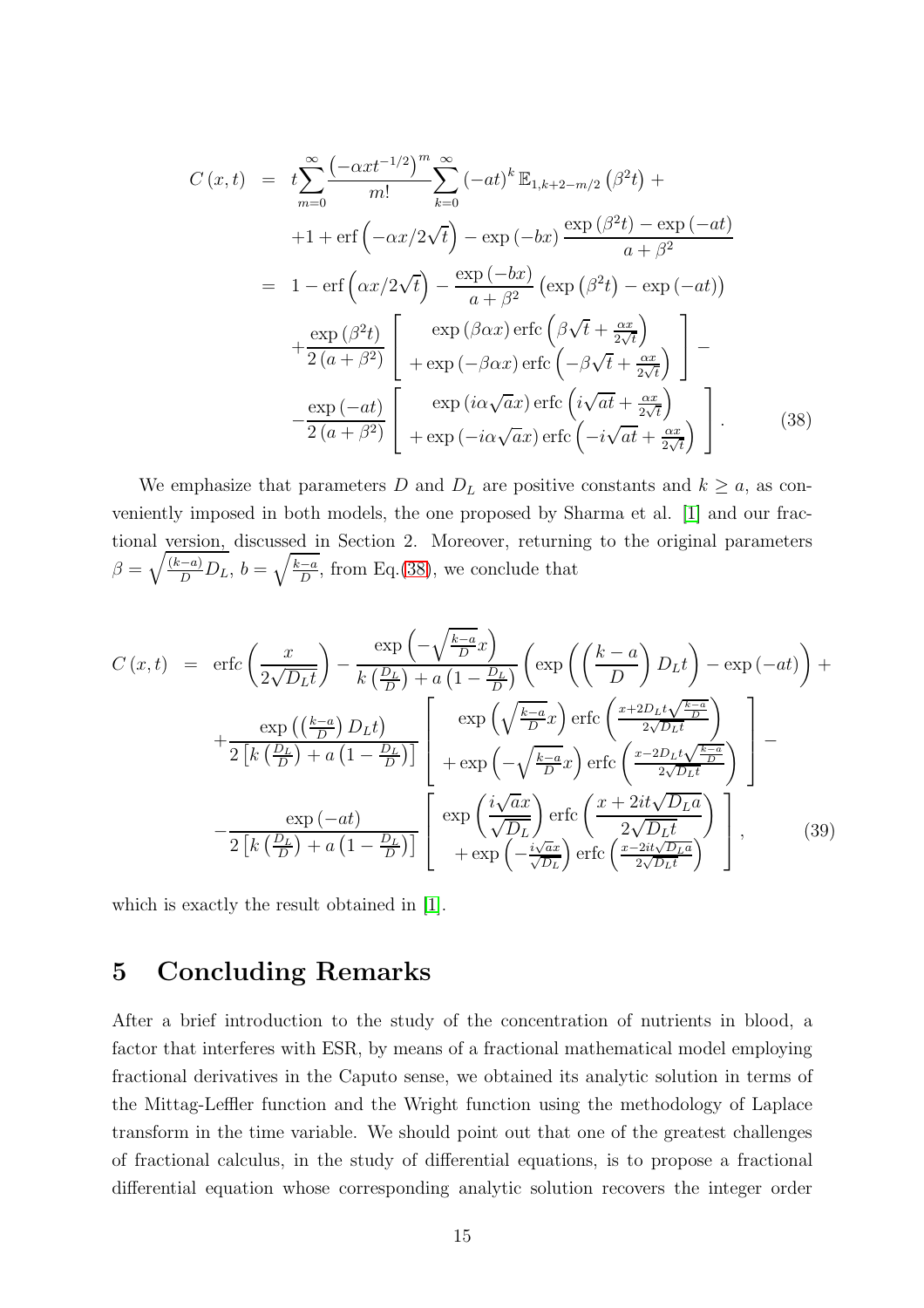case in a convenient limit. Here, it was possible to recover the solution of the integer case applying the limit  $\mu \to 1$  to the analytic solution, Eq.[\(26\)](#page-9-0), of the fractional PDE, Eq.[\(4\)](#page-4-1). As for what was expected about the relation between the fractional mathematical model and the integer order model of [\[1\]](#page-15-0), we can say that our fractional model provides more accurate information about the concentration of nutrients in blood.

A natural continuation of this work is to confront our fractional model with laboratory data, in order to be able to make predictions using the ESR test. Studies in this direction are being done [\[44\]](#page-18-8) and will be published in the near future.

#### Acknowledgment

We thank Prof. Dr. Felix Silva Costa and Dr. J. Emílio Maiorino by the fruitful discussions and Prof. Dr. F. Mainardi for suggesting several references on the subject.

### <span id="page-15-0"></span>References

- <span id="page-15-1"></span>[1] G. C. Sharma, Madhu Jain and R. N. Saral, A mathematical model for concentration of blood affecting erythrocyte sedimentation; Comput. Biol. Med., 26, 1-7, (1996).
- [2] E. Kucharz, The forgotten contribution of dr. Edmund Faustyn Biernacki (1866-1911) to the discovery of the erythrocyte sedimentation rate. The J. of laboratory and clinical medicine, 112, n. 2, 279280, (1988).
- <span id="page-15-3"></span><span id="page-15-2"></span>[3] E. J. Kucharz, Edmund Biernacki and erythrocyte sedimentation rate. The Lancet, 329, 696, (1987).
- <span id="page-15-4"></span>[4] A. Grzybowski and J. J. Sak, Who discovered the erythrocyte sedimentation rate? The J. of Rheumatology, 338, n. 7, 15211522, (2011).
- [5] E. Biernacki, Die spontane blutsedimentirung als eine wissenschaftliche und praktischklinische untersuchungsmethode. DMW-Deutsche Medizinische Wochenschrift, Georg Thieme Verlag, Stuttgart, 23, n. 48, 769772, (1897).
- <span id="page-15-5"></span>[6] E. Biernacki, Samoistna sedymentacja krwi, jako naukowa i praktyczno-kliniczna metoda badania (spontaneous sedimentation of red blood cells in clinical practice). Gazeta Lekarska, 36, 962968, (1897).
- <span id="page-15-7"></span><span id="page-15-6"></span>[7] A. Westergren, Studies of the suspension stability of the blood in pulmonary tuberculosis1. Acta Medica Scandinavica, Wiley Online Library, 54, n. 1, 247282, (1921).
- [8] A. Westergren, *The technique of the red cell sedimentation reaction*. Am. Rev. Tuberc, 14, 94101, (1926).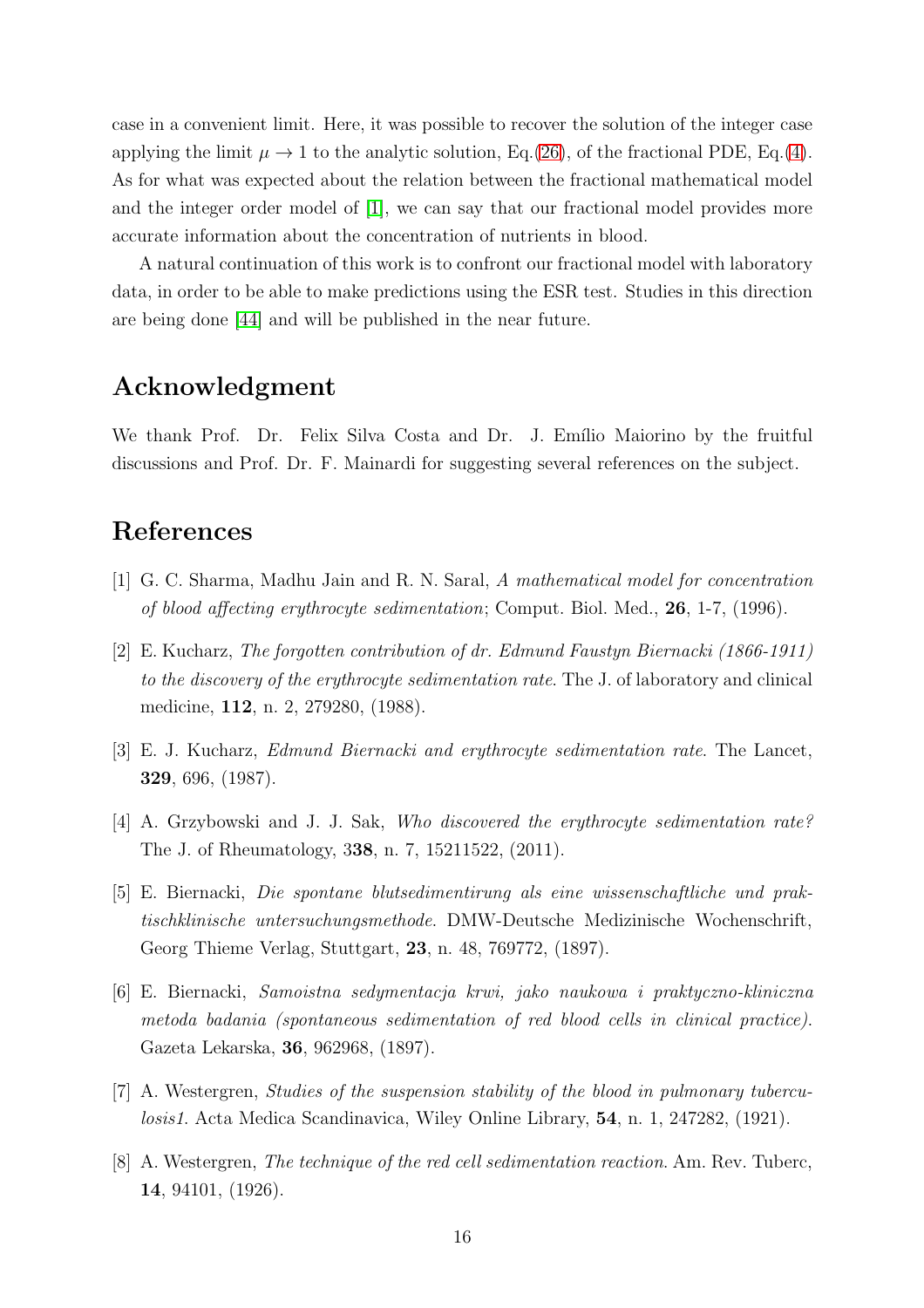- <span id="page-16-1"></span><span id="page-16-0"></span>[9] R. Fahraeus, The suspension-stability of blood. Acta Med.Scand., 55, 1228, (1921).
- <span id="page-16-2"></span>[10] R. Fahraeus, The suspension stability of the blood. Physiological Reviews. Am.Physiological Soc., 9, n. 2, 241274, (1929).
- <span id="page-16-3"></span>[11] M. Brigden, The erythrocyte sedimentation rate: still a helpful test when used judi*ciously.* Postgraduate medicine, Taylor and Francis,  $103$ , n. 5, 257274, (1998).
- <span id="page-16-4"></span>[12] N. Van den. Broek and E. Letsky. Pregnancy and the erythrocyte sedimentation rate. British J. of Obstetrics and Gynaecology, Elsevier, 108, n. 11, 11641167, (2001).
- <span id="page-16-5"></span>[13] J. S. Olshaker and D. A. Jerrard, The erythrocyte sedimentation rate. The J. of Emergency Medicine, Elsevier, 15, n. 6, 869874, (1997).
- <span id="page-16-6"></span>[14] S. E. Bedell and B. T. Bush, Erythrocyte sedimentation rate. From folklore to facts. The American J. of Medicine, Elsevier, 78, n. 6, 10011009, (1985).
- [15] M. Morris and F. Davey, Basic examination of blood. Clinical diagnosis and management by laboratory methods, WB Saunders Company Philadelphia, 20, 479519, (2001).
- <span id="page-16-7"></span>[16] P. Chaturani, S. Narasimbham, R. Puniyani and D. Kale, A comparative study of erythrocyte sedimentation rate of hypertension and normal controls. In: Physiol. Fluid Dynamics II: Tata McGraw Hill New Delhi, 265280, (1987).
- <span id="page-16-8"></span>[17] I. Talstad, P. Scheie, H. Dalen and J. Roli, Influence of plasma proteins on erythrocyte morphology and sedimentation. Scandinavian J. of Haematology, Wiley Online Library, 31, n. 5, 478484, (1983).
- <span id="page-16-10"></span><span id="page-16-9"></span>[18] S. Nayha, Normal variation in erythrocyte sedimentation rate in males over 50 years old. Scandinavian J. of Primary Health Care, Taylor and Francis, 5, n. 1, 58, (1987).
- [19] International Committee for Standardization in Haematology, for Standardization in. Reference method for the erythrocyte sedimentation rate (esr) test on human blood. British J. of Haematology, 24, 671673, (1973).
- <span id="page-16-11"></span>[20] International Committee for Standardization in Haematology, Recommendations for measurement of erythrocyte sedimentation rate. J. of Clinical Pathology, 46, 198203, (1993).
- <span id="page-16-12"></span>[21] K. V. Boroviczeny, L. Bottiger, B. Bull, A. Chattas, J. Dawson, K. Fukutakem F, Gunz, J. Koepke, S. Lewis and E. Rewald, Recommendation for measurement of erythrocyte sedimentation rate of human blood: International committee for standardization in haematology. American J. of Clinical Pathology, The Oxford University Press, 68, n. 4, 505507, (1977).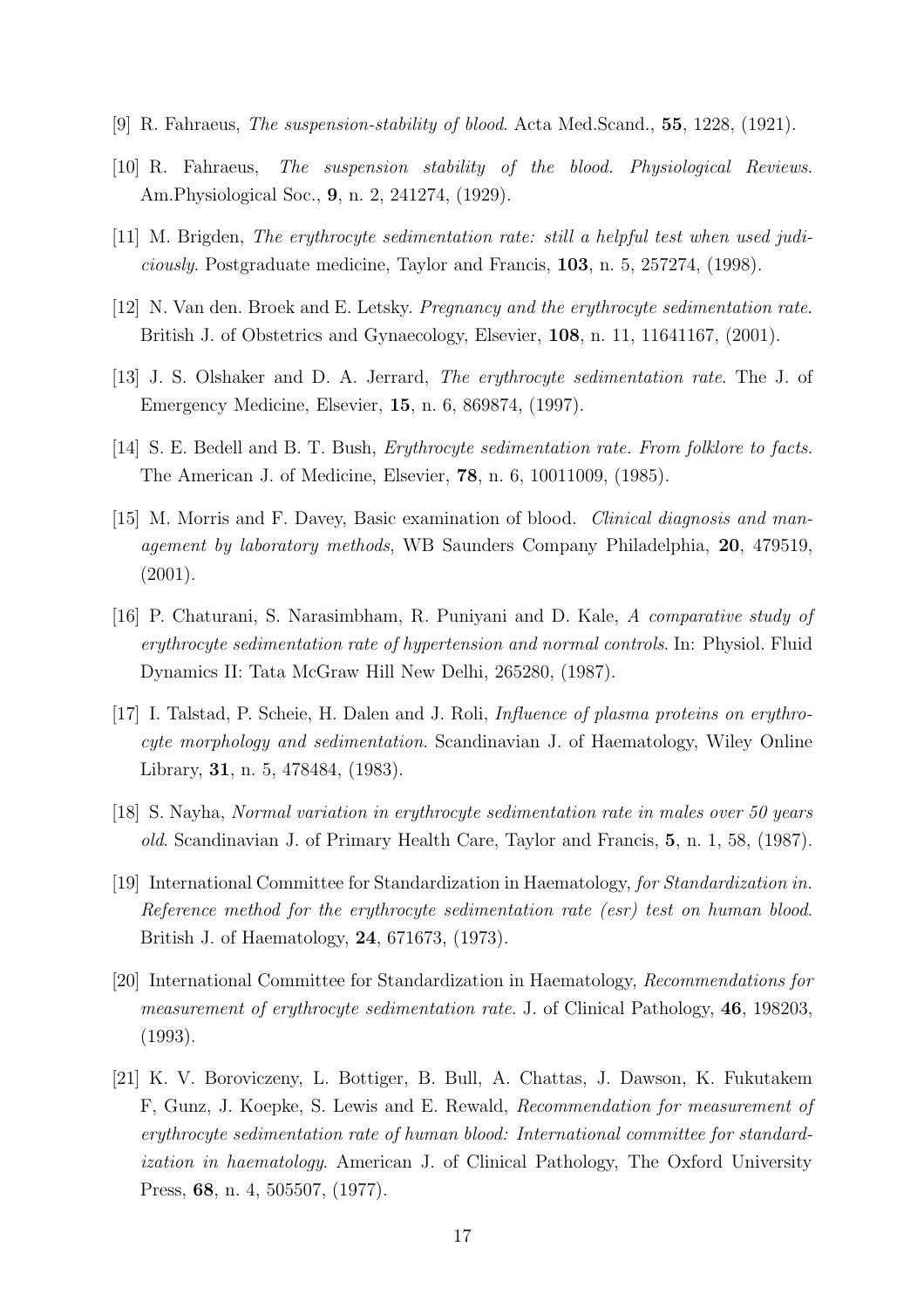- <span id="page-17-0"></span>[22] B. S. Bull and G. Brecher, An evaluation of the relative merits of the wintrobe and westergren sedimentation methods, including hematocrit correction. American J. of Clinical Pathology, 62, n. 4, 502510, (1974).
- <span id="page-17-2"></span><span id="page-17-1"></span>[23] J. Whelan, C.R Huang and A. L. Copley, Concentration profiles in erythrocyte sedimentation in human whole blood. J. Biorheology, 7, n.4, 205-212, (1971).
- [24] C. R. Huang, J. Whelan, H. H. Wang and A. Copley, A mathematical model of sedimentation analysis applied to human whole blood; J. Biorheology, 8, n. 3, 157-163, (1971).
- <span id="page-17-4"></span><span id="page-17-3"></span>[25] W. K. Sartory, Prediction of concentration profiles during erythrocyte sedimentation by a hindered settling model; J. Biorheology, 11, n.4, 253-264, (1974).
- <span id="page-17-5"></span>[26] A. Reuben and A. Shannon, Some problems in the mathematical modelling of erythrocyte sedimentation; Math.Med. and Bio., IMA.,  $7$ , n. 3, 145156, (1990).
- <span id="page-17-6"></span>[27] E. N. Lightfoot, Transport Phenomena in Living systems; Wiley, New York, (1996).
- [28] E. K. Lenzi, L. C. Malacarne, R. S. Mendes and I. T. Pedron, Anomalous diffusion, nonlinear fractional Fokker-Planck equation and solutions; Physica A., **319**, 245-252, (2003).
- <span id="page-17-8"></span><span id="page-17-7"></span>[29] F. Mainardi and G. Pagnini, The Wright functions as solution of the time-fractional diffusion equation; Appl. Math. Comput.,  $141$ ,  $51-62$ ,  $(2003)$ .
- <span id="page-17-9"></span>[30] R. Metzler and J. Klafter, The random walk's guide to anomalous diffusion: a fractional dynamics approach; Phys. Rep.,  $399$ , 1-77, (2000).
- <span id="page-17-10"></span>[31] I. Podlubny, Fractional Differential Equation, Mathematics in Science and Engineering, 198, Academic Press, San Diego, (1999).
- <span id="page-17-11"></span>[32] M. Caputo and F. Mainardi, *Linear models of dissipation in anelastic solids*; Riv. N. Cimento, 1, 161-178, (1971).
- <span id="page-17-12"></span>[33] R. Gorenflo and F. Mainardi, Fractional calculus: integral and differential equations of fractional order. Springer Wien and New York, 54, 223-276, (2008).
- <span id="page-17-13"></span>[34] L. Debnath and D. Bhatta, Integral Transforms and Their Applications. Second Edition, Chapman & Hall/CRC, Taylor and Francis Group, Boca Raton, (2007).
- [35] P. Dyke, An Introduction to Laplace Transforms and Fourier Series. Springer, New York, (2001).